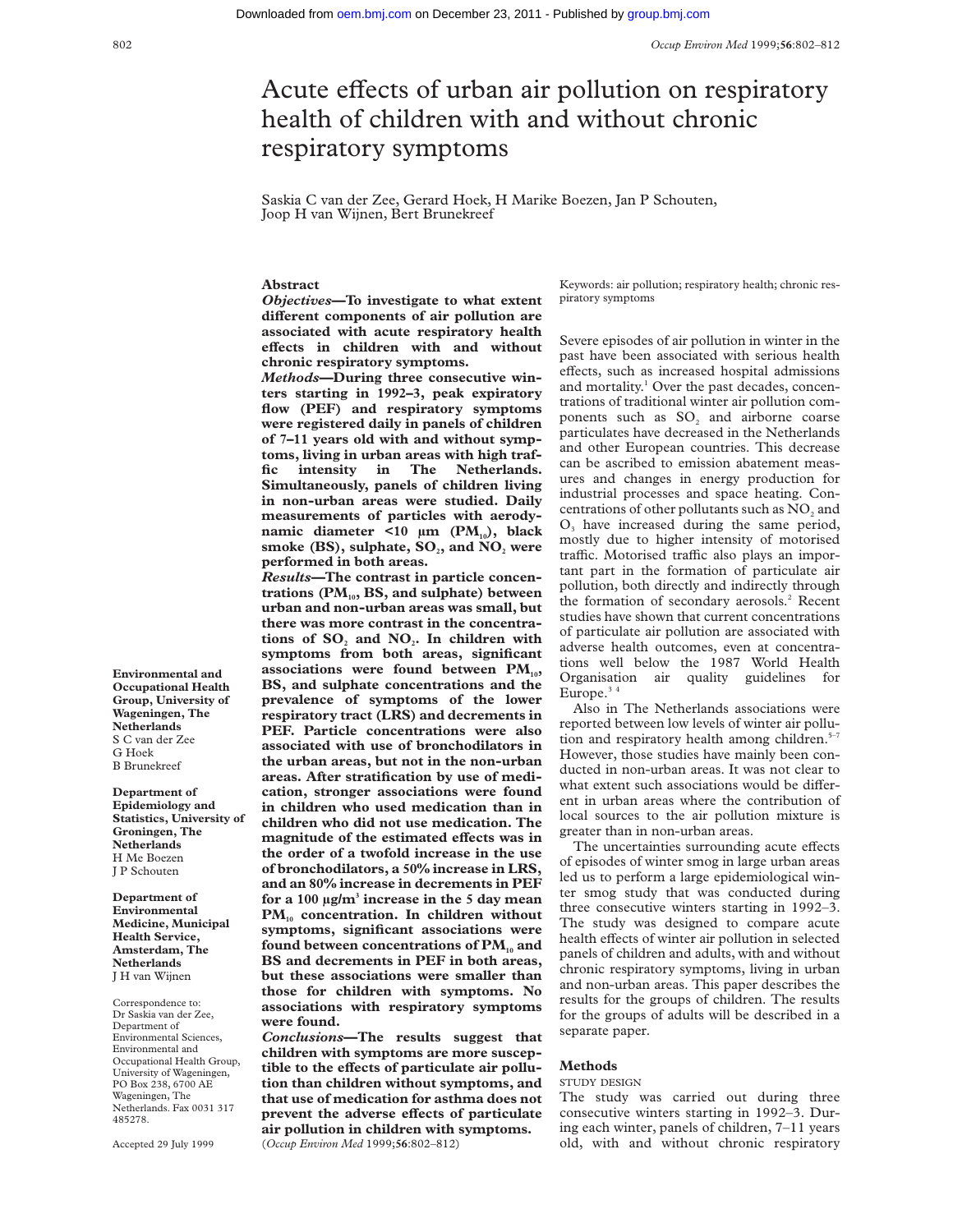

*Location of the study areas during the three winters. 1=Rotterdam (urban area 1992–3), 2=Bodegraven/ Reeuwijk (non-urban area 1992–3), 3=Amsterdam (urban area 1993–4 and 1994–5), 4=Meppel (non-urban area 1993–4), 5=Nunspeet (non-urban area 1994–5).*

symptoms were selected from an urban and a non-urban area. The children were selected from the general population of children with a screening questionnaire. During the 3 month study periods daily measurements of peak expiratory flow (PEF) were made, and the occurrence of acute respiratory symptoms and use of bronchodilators was registered in a daily diary. Air pollution was monitored daily on central sites in each community.

#### STUDY POPULATION

Study areas chosen were: Rotterdam and Bodegraven/Reeuwijk (1992–3), Amsterdam and Meppel (1993–4), and Amsterdam and Nunspeet (1994–5). Figure 1 shows the locations of the areas. The Netherlands is a country with a very high population density. The southern, and especially the western parts, are most urbanised. The northeastern part has a relatively low population density. All major cities are located in the western part. Rotterdam is an industrialised city with about 600 000 inhabitants. It is in the centre of the Rijnmond area (a conglomeration of industrial cities). Amsterdam (720 000 inhabitants) has a relatively small industrial area; local air pollution is caused primarily by emissions from motorised traffic. As well as local air pollution,

transport of air pollution from other parts of the Netherlands and from other European countries contributes to the levels of air pollution in Dutch cities.

For the urban panels the objective was to select children with high exposure to air pollution related to traffic. Therefore, in both Rotterdam and Amsterdam areas in the inner city were selected with a high traffic intensity and a high population density, but with no industrial sources.

The non-urban panels were selected from communities which had no major traffic emissions, no large industrial sources, and had sufficient size to select enough children.

During the first winter (1992–3) we selected a non-urban area close to (about 30 km) the urban area. During the second and third winters we selected the non-urban areas further from the urban area to try to maximise the contrast in air pollution, which was found to be small in the first winter.

Screening questionnaires were used to obtain information on chronic respiratory symptoms. The questionnaires were distributed through the schools or by mail to all children aged 7–11 years, and had to be filled out and returned by their parents. The screening questionnaire was an adapted version of questions from the World Health Organisation questionnaire for children.<sup>8</sup> During the first winter  $(1992-3)$ , a slightly different questionnaire was used. The reason for this was that during the winter of 1993–4, the study was performed in the framework of the pollution effects of asthmatic children in Europe (PEACE) study and thus the PEACE protocol was followed.<sup>9</sup> Children were considered to have symptoms if they had a positive answer to one or more of the screening questions listed in table 1. Children without any reported symptoms on the screening questionnaire were considered not to have symptoms. Children with and without symptoms were selected randomly from those who met the selection criteria. Target panel size was 75 children for each panel, both with and without symptoms, during the winters of 1992–3 and 1993–4. During the winter of 1994–5 target panel size was 60 children with symptoms and 40 children without symptoms. The study was approved by the medical ethics committee of the Groningen University Hospital and the medical ethics committee of the Municipal Health Service in Amsterdam. Informed consent was signed by the parents of all children.

*Table 1 Selection of questions from the screening questionnaire for the three winters*

|                                                | $1992 - 3$                                                                                                                                                                                                    | 1993–4 and 1994–5                                                                                                     |
|------------------------------------------------|---------------------------------------------------------------------------------------------------------------------------------------------------------------------------------------------------------------|-----------------------------------------------------------------------------------------------------------------------|
| Recent asthma                                  | Has your child been bothered in the past year by attacks of<br>shortness of breath with wheezing?                                                                                                             | Has your child been bothered in the past 12 months by attacks<br>of shortness of breath with wheezing?                |
| Chronic cough                                  | Does your child cough like this almost daily for three months<br>a year? (This question follows two other questions on cough<br>during the day or night, on most days during the autumn<br>and winter season) | Has your child had a dry cough at night in the past 12 months,<br>apart from coughing with a cold or chest infection? |
| Doctor diagnosed asthma                        | Has a doctor ever said your child has asthma?                                                                                                                                                                 | Has a doctor ever said your child has asthma?                                                                         |
| Recently treated by a specialist<br>for asthma | Has your child been treated for asthma by a specialist during $\phantom{0}$ -<br>the past year?                                                                                                               |                                                                                                                       |
| Recent wheeze                                  |                                                                                                                                                                                                               | Has your child been bothered in the past 12 months by a<br>wheezy chest, apart from a cold?                           |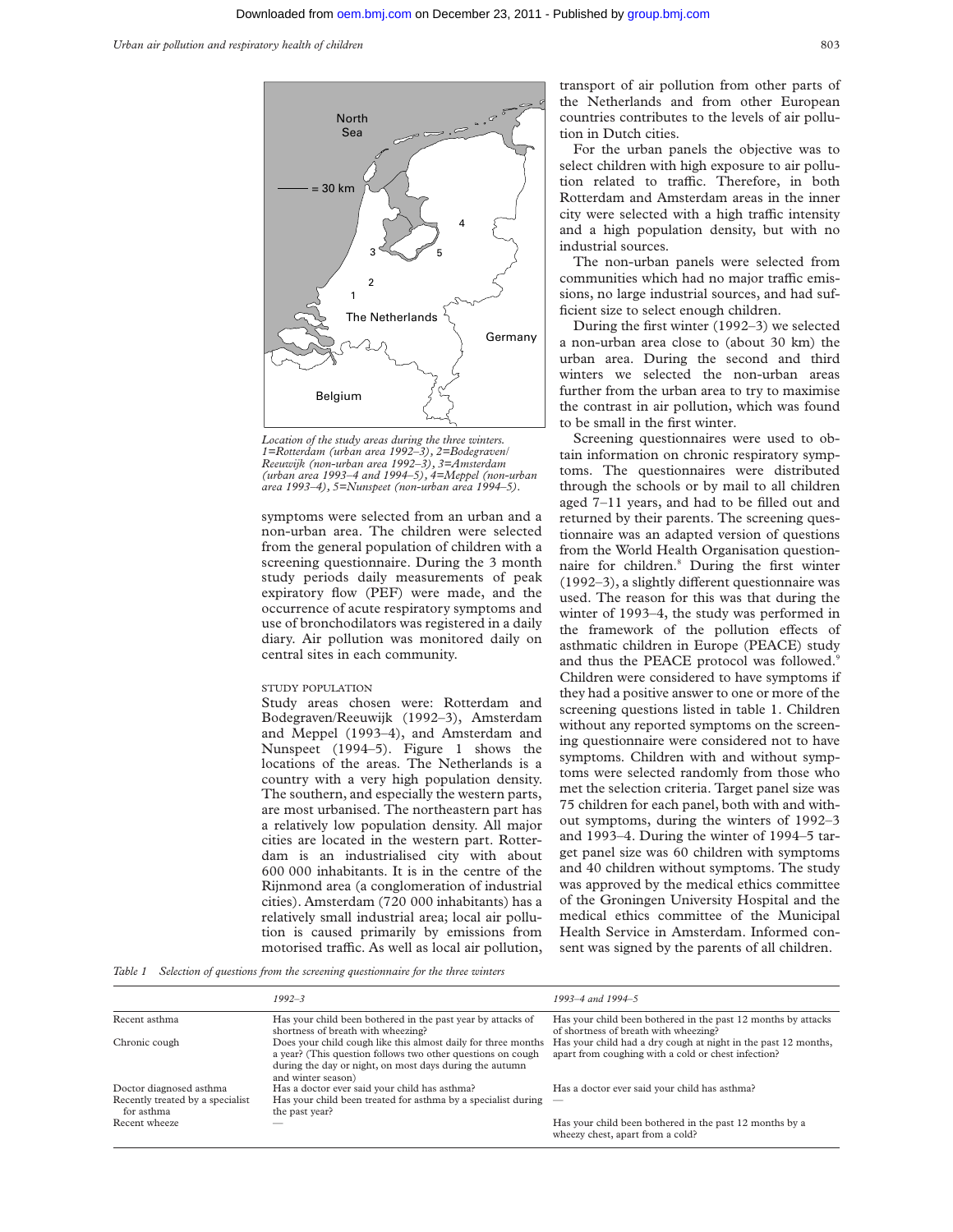EXPOSURE ASSESSMENT

Twenty four hour measurements of particles with aerodynamic diameter of  $\leq 10 \text{ µm}$  (PM<sub>10</sub>) and black smoke (BS) were made at fixed sites in both the urban and non-urban areas. Also, 24 hour measurements of non-organic secondary aerosols (sulphate, nitrate, and ammonium) and aerosol acidity were made. Measurements were from 1500 on one day to 1500 on the next. The particle measurement sites were chosen so that they were close to the residences of the participating children, and not strongly influenced by local sources such as traffic and industry in the direct vicinity (background sites). Information about the ambient concentrations of SO<sub>2</sub> and NO<sub>2</sub> in Rotterdam was obtained from a city background station of the National Air Quality Monitoring Network, operated by the National Institute of Public Health and Environmental Protection. In Amsterdam, information was obtained from a city background station of the Air Quality Monitoring Network operated by the Environmental Research Institute of the City of Amsterdam. Data for the non-urban areas were obtained from the nearest measurement sites of the National Air Quality Monitoring Network, located in Zegveld, Witteveen, and Lelystad during the three consecutive winters. Those measurement sites were about 10, 40, and 30 km away from the non-urban areas, respectively. The SO<sub>2</sub> and NO<sub>2</sub> concentrations were provided as 1 hour means and transformed into 24 hour average concentrations from 1500– 1500. More information about the methods of measurement is reported elsewhere.<sup>10</sup>

Temperature was measured at 1 hourly intervals and the minimum between 1500 and 1500 was recorded. Data for the urban areas were obtained from Rotterdam and Amsterdam airports, respectively. Data for the nonurban areas in the three consecutive winters were obtained from Zegveld, Eelde, and Lelystad, 10, 40, and 30 km away from the non-urban areas.

Data on the weekly incidence of influenza and influenza-like illness were obtained from the Dutch Institute of Primary Health Care (NIVEL). A detailed analysis of the incidence data for the influenza-like illness relative to the health data collected in our groups will be reported elsewhere (unpublished data).

### HEALTH MEASUREMENTS

During the study period, participants performed PEF measurements twice daily with Mini Wright peak flow meters, once in the morning before breakfast and once in the evening before going to bed. Subjects were instructed to perform the PEF measurements before any airway medication was taken. Every test consisted of three manoeuvres and participants were asked to note all three readings in a diary. The highest of the three PEF readings was used for analysis.

The diary was also used to register the occurrence of acute respiratory symptoms and use of medication. Symptoms included in the diary were cough, phlegm, runny or stuffed nose, woken up with breathing problems, shortness of breath, wheeze, and attacks of shortness of breath with wheeze and fever. During the winters of 1993–4 and 1994–5, the symptoms eye irritation and sore throat were included as well. Subjects were instructed to indicate whether the symptoms were absent, slight, or moderate to severe on each day. To assess use of medication, subjects had to write down the name of the medication and the number of units taken. The use of the diary and Mini Wright meter was demonstrated during a home visit in the presence of the child and at least one of the parents.

# DATA ANALYSIS

All panels were analysed separately. Next, combined effect estimates were calculated for children with and without symptoms, and for urban and non-urban areas separately.

For each subject, the first 2 days of measurement were removed to eliminate a possible training effect. Subjects with missing diary information (PEF or symptoms) on >40% of the days were removed from the dataset. All statistics were analysed with SAS.<sup>12</sup>

For the analysis of PEF data, a different approach was used compared with other panel studies, including the PEACE study. $591314$ Those studies were focusing on population average responses, whereas our approach was focusing on the fraction of children experiencing substantial decrements in PEF. A comparison between the two approaches is described by Hoek *et al*. <sup>15</sup> In short, it shows that small decrements in population mean PEF are accompanied by large increases in the fraction of children that have a substantial decrease in PEF.

For each individual child the median morning and evening PEF was calculated. Percentage morning decrements were calculated for each measurement day for each subject by subtracting the individual median of morning PEF from the morning PEF measured on that day and dividing the difference by the individual median of morning PEF. The prevalence of morning decrements larger than 10% and 20% respectively was calculated as the number of children experiencing such a decrement divided by the total number of children reporting valid PEF measurements on each day of study. The percentage evening decrements were calculated the same way.

After recoding the symptoms in the diary, 0=no symptom and 1=slight or moderate to severe symptoms, daily prevalence was calculated for each panel as the fraction of children for whom presence of a respiratory symptom was reported, with data only from those children with no missing information in the diary for each separate day. The symptoms shortness of breath, wheeze, and attacks of shortness of breath with wheeze were combined as symptoms of the lower respiratory tract (LRSs). Cough was analysed separately. Runny or stuffed nose and sore throat were combined as symptoms of the upper respiratory tract (URS). Medication use was divided into bronchodilators—such as salbutamol, fenoterol, terbutalin—maintenance medication—such as cromoglycate, theophyllin, anti-histaminica and inhaled corticosteroids—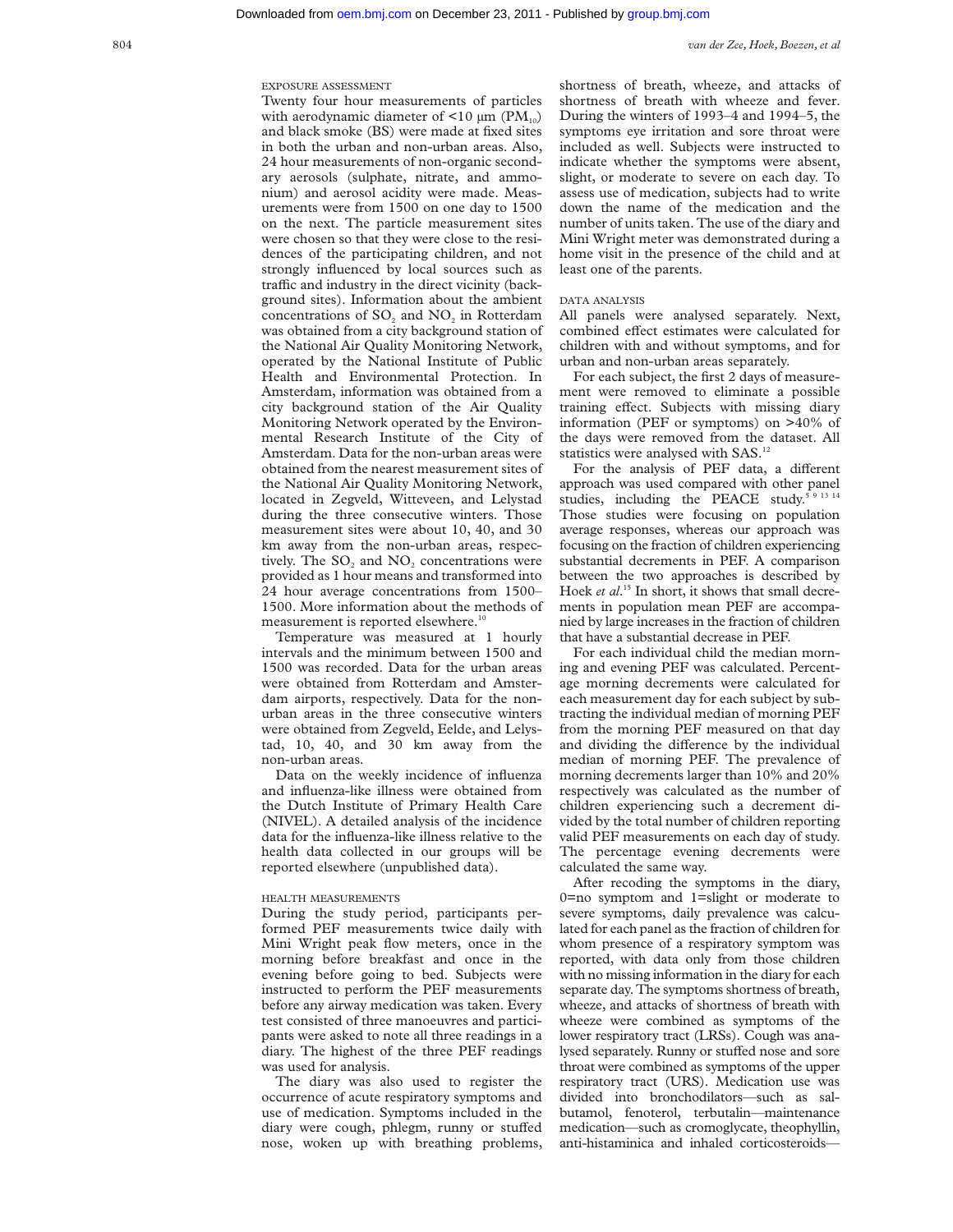#### *Urban air pollution and respiratory health of children* 805

#### *Table 2 Characteristics of the panels*

|                                                                                          | Symptoms |                           | No symptoms |                           |
|------------------------------------------------------------------------------------------|----------|---------------------------|-------------|---------------------------|
|                                                                                          |          | Urban area Non-urban area |             | Urban area Non-urban area |
| Original sample size                                                                     | 193      | 203                       | 196         | 203                       |
| Final sample size*                                                                       | 142      | 178                       | 137         | 176                       |
| Winter 1992-3                                                                            | 31       | 48                        | 43          | 60                        |
| Winter 1993-4                                                                            | 55       | 71                        | 56          | 77                        |
| Winter 1994-5                                                                            | 56       | 59                        | 38          | 39                        |
| Prevalence of screened symptoms and use of medication (% of final sample):               |          |                           |             |                           |
| Recent wheeze                                                                            | 44       | 46                        | $\Omega$    | $\Omega$                  |
| Recent asthma                                                                            | 29       | 37                        | $\Omega$    | $\Omega$                  |
| Chronic cough                                                                            | 83       | 71                        | $\Omega$    | $\Omega$                  |
| Doctor diagnosed asthma                                                                  | 26       | 38                        | 0           | 0                         |
| Daily medication use                                                                     | 16       | 24                        |             |                           |
| Mean daily prevalence (%) of symptoms, use of medication, PEF decrements, and mean PEF†: |          |                           |             |                           |
| Lower respiratory tract                                                                  | 8.4      | 9.1                       | 0.8         | 1.1                       |
| Upper respiratory tract                                                                  | 37       | 35                        | 21          | 23                        |
| Cough                                                                                    | 35       | 35                        | 16          | 18                        |
| Phlegm                                                                                   | 15       | 19                        | 7.4         | 6.3                       |
| Use of bronchodilator                                                                    | 4.8      | 3.4                       |             |                           |
| Use of Maintenance medication                                                            | 8.5      | 15.5                      |             |                           |
| >10% Decrements in evening PEF                                                           | 10.5     | 10.8                      | 9.4         | 7.3                       |
| Mean evening PEF (1/min)                                                                 | 329      | 329                       | 346         | 358                       |

\*Smaller than original sample size because subjects with  $>40\%$  of the diary information missing were excluded.

†Pooled prevalences and PEF were calculated as the mean of the subject specific prevalences and PEF, weighted for the number of person-days that each group contributed.

> and other medication, and was recoded as 0 (no use of medication) or 1 (any use of medication), for bronchodilators and maintenance medication separately. For the study reported here, only LRS, URS, cough, phlegm, and use of bronchodilators were analysed.

> The explanatory variables were 24 hour mean concentration of  $PM_{10}$ , BS, SO<sub>2</sub>, NO<sub>2</sub>, sulphate, and nitrate, analysed separately. Concentration for the current day (lag 0), previous day (lag 1), 2 days before (lag 2), and the mean concentration of 0–4 days before (5 day mean) were analysed separately.

> The association between air pollution and the prevalence of decrements in PEF, symptoms, and use of bronchodilators was evaluated with logistic regression with the PROC MODEL, but under the assumption of normally distributed residuals. This was done because when a binomial distribution was assumed the residuals showed considerable underdispersion. The number of subjects reporting on each day was used for weighting, and correction for autocorrelation of residuals was made assuming a first order autoregressive structure. Minimum daily temperature, an indicator variable for day of week (school day versus weekend or holiday), time trend, and the incidence of influenza and influenza-like illness in the general population were included in the model as potential confounders. Time trend was included as a linear, quadratic, and cubic term because in most panels strong non-linear time trends were found in the prevalence of symptoms, use of medication, and decrements in PEF.

> The incidence of influenza-like illness, registered by the Dutch network of sentinel stations, was included in the model with two variables representing respectively the mean incidence of 0–6 days earlier and 7–13 days earlier. A motivation of the selection of these variables, as well as an association between incidence of influenza-like illness and respiratory health in the groups will be reported elsewhere.<sup>11</sup>

Combined effect estimates were calculated for panels of children with and without symptoms, and for urban and non-urban areas separately, with the regression slopes from the panel specific logistic regression models for the three winters. Combined effect estimates were calculated as the weighted mean of the panel specific slopes, with the weights being the inverse of the group specific variances of the slopes. The SEM of the combined slope was calculated as the inverse of the square root of the sum of weights. Odds ratios (ORs) were calculated for an increase of 100  $\mu$ g/m<sup>3</sup> in PM<sub>10</sub> concentration, an increase of 40 µg/m<sup>3</sup> in BS,  $SO<sub>2</sub>$  and  $NO<sub>2</sub>$  concentration and an increase of 15  $\mu$ g/m<sup>3</sup> in sulphate concentration.

To test whether the association between air pollution and respiratory health differed significantly between urban and non-urban areas, a weighted linear regression was performed with the group specific regression slopes as the dependent variable and an indicator for area (urban *v* non-urban area) as the independent variable. The inverse of the group specific variances of the slopes were used for weighting. The weighted regression analysis was performed for children with and without symptoms separately.

Multiple regression models including two pollutants simultaneously have been specified for the symptomatic groups, in an attempt to separate effects from specific components of the air pollution mixture. This was done for the following combinations of pollutants:  $PM_{10}$  and  $SO_2$ ,  $PM_{10}$  and BS,  $PM_{10}$  and sulphate, and BS and sulphate. The same lags were evaluated simultaneously for both pollutants.

#### **Results**

From the 12 331 screening questionnaires handed out during the three winters, 5770 (47%) were returned. The response was slightly lower in the urban areas (42%) than in the non-urban areas (52%). Of the 5770 children who returned questionnaires, 931 (16%) were eligible and willing to participate in the groups with symptoms, whereas 1198 (21%) were eligible and willing to participate in the groups without symptoms. From the 396 children with and 399 children without symptoms that were enrolled, respectively 320 and 313 were included in the final analysis.

In table 2 some characteristics of the groups are shown. Chronic cough was the screening symptom with the highest prevalence in the groups with symptoms. The prevalence of >10% decrements in evening PEF was on average 10.6% in the groups with symptoms and 8.3% in the groups without symptoms. Symptomatic groups had a higher prevalence of acute respiratory symptoms than groups without symptoms.

In urban groups with symptoms the prevalence of maintenance medication was almost twofold lower than in non-urban groups with symptoms (8.5% and 15.5%, respectively). Use of bronchodilators was not reported in the panels without symptoms during the three winters. Lower respiratory symptoms (LRS) were rarely reported in the panels without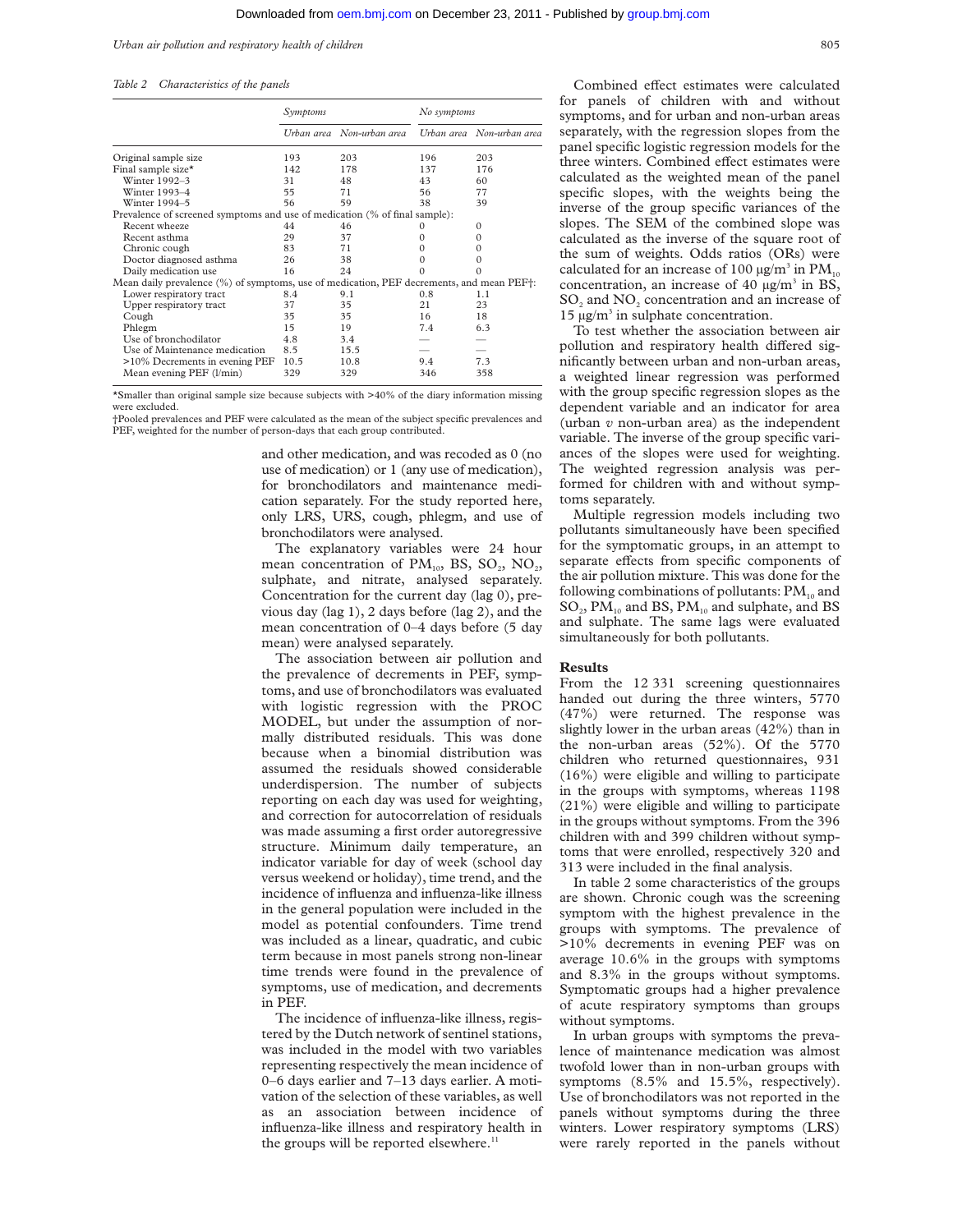*Table 3 Air pollution, temperature, and incidence of influenza like illness*

|             |                     |            |           | Median and maximum 24 h mean concentrations ( $\mu$ g/m <sup>3</sup> ) |          |                 |                 | Minimum hourly                                               | Incidence/10 000<br>subjects of influenza         |
|-------------|---------------------|------------|-----------|------------------------------------------------------------------------|----------|-----------------|-----------------|--------------------------------------------------------------|---------------------------------------------------|
|             | Study period        | Days $(n)$ | $PM_{10}$ | Black smoke                                                            | Sulphate | SO <sub>2</sub> | NO <sub>2</sub> | temperature $(^{\circ}C)$ of 24 h<br>values (median (range)) | like illness in previous<br>week (median (range)) |
| $1992 - 3:$ |                     |            |           |                                                                        |          |                 |                 |                                                              |                                                   |
| Urban       | $22/1/93 - 19/4/93$ | 88         | 48 (146)  | 15(56)                                                                 | 5.3(17)  | 23(152)         | 51 (94)         | $4.2(-2.9, 9.8)$                                             | 37 (10, 67)                                       |
| Non-urban   | $21/1/93 - 19/4/93$ | 89         | 35 (104)  | 10(38)                                                                 | 5.9(15)  | 8.9(43)         | 33 (83)         | $2.8(-4.4, 9.8)$                                             | 23(5,65)                                          |
| $1993 - 4:$ |                     |            |           |                                                                        |          |                 |                 |                                                              |                                                   |
| Urban       | $3/11/93 - 6/3/94$  | 124        | 37 (123)  | 12(65)                                                                 | 2.7(24)  | 11 (34)         | 48 (76)         | $2.7(-8.1, 10.0)$                                            | 9(0, 122)                                         |
| Non-urban   | 17/11/93-6/3/94     | 110        | 35 (242)  | 10(58)                                                                 | 2.8(23)  | 5.0(42)         | 25(54)          | $1.0(-10.9, 9.3)$                                            | 3(0, 56)                                          |
| $1994 - 5:$ |                     |            |           |                                                                        |          |                 |                 |                                                              |                                                   |
| Urban       | 25/11/94-5/3/95     | 101        | 29(90)    | 6.9(28)                                                                | 1.7(10)  | 6.0(24)         | 47 (82)         | $3.8(-5.0, 11.5)$                                            | 2(0, 10)                                          |
| Non-urban   | 23/11/94-5/3/95     | 103        | 24 (97)   | 5.8(43)                                                                | 1.9(18)  | 3.6(17)         | 22(57)          | $3.1(-11.1, 11.3)$                                           | 2(0, 20)                                          |

symptoms; during the winters of 1992–3 and 1994–5, the panel specific prevalences of LRS were too low to be analysed. Only during the winter of 1993–4 was the mean panel specific prevalence of LRS relatively high (1.2% in the urban area and 2.0% in the non-urban area).

Table 3 shows the results of the air pollution measurements. The median concentrations of  $PM_{10}$  and BS were only slightly higher in the urban areas than in the non-urban areas. There was more contrast in the concentration of the gaseous pollutants  $SO_2$  and  $NO_2$ . The median concentration of sulphate was slightly lower in the urban than in the non-urban areas. Concentrations of aerosol acidity were very low during the three winters (not shown). Only a few concentrations were above the detection limit  $(0.10 \text{ µg/m}^3)$  and therefore, concentrations of aerosol acidity were not used in further analyses.

During the winters of 1992–3 and 1993–4, episodes of air pollution occurred resulting in increased concentrations of particles in both the urban and non-urban areas. During the winter of 1994–5 no episodes of air pollution occurred as a result of mild meteorological conditions. For a more detailed description of the air pollution concentrations and episodes we refer to another paper.<sup>10</sup>

Spearman correlations between the various air pollutants and potential confounding variables were calculated separately for the urban and non-urban areas during the three winters (not shown). During the first two winters, when episodes of air pollution occurred, a high correlation  $(R>0.7)$  was found between  $PM_{10}$ and the other indicators of particulate air pollution BS and sulphate. The correlation between  $SO<sub>2</sub>$  and indicators of particulate air pollution varied between 0.5 and 0.8 and was slightly higher than the correlation between NO<sub>2</sub> and indicators of particulate air pollution (except for BS). The correlation between  $SO<sub>2</sub>$ and  $NO<sub>2</sub>$  was about 0.5. During the winter of 1994–5, the correlations were lower than these between all air pollutants. There were no clear differences in correlations between urban and non-urban areas. Air pollutants and temperature were moderately highly correlated, whereas low correlations were found between air pollutants and the potential confounders day of study and incidence of influenza-like illness.

Table 4 shows the associations between indices of air pollution and the prevalence of >10% decrements in evening PEF, respiratory symptoms, and use of bronchodilators in children with symptoms. In the urban areas, the prevalence of >10% decrements in evening PEF, LRS, and use of bronchodilators was positively associated with  $PM_{10}$ , BS, and sulphate. Many associations reached significance. Also, SO2 was positively associated with those indicators of respiratory health but less consistently than the particulate pollutants. NO<sub>2</sub> was positively associated with use of bronchodilators but not with LRS or >10% decrements in evening PEF. No associations were found between indices of air pollution and the prevalence of URS and cough. Also, no associations were found between phlegm and the prevalence of >10% decrements in morning PEF (not shown).

In the non-urban areas, associations between particle concentrations and >10% decrements in evening PEF and LRS were in the same direction as in the urban areas, but significant associations were reached less often. As opposed to what was found in the urban areas, particle concentrations were not consistently associated with use of bronchodilators. However, the differences in effect estimates between urban and non-urban groups were generally small and the 95% confidence intervals (95% CIs) showed considerable overlap. There was essentially no association between SO<sub>2</sub> and NO<sub>2</sub> in the non-urban areas. The prevalence of >10% decrements in morning PEF showed a consistent positive association with  $PM_{10}$  and BS (not shown in table 5). Significant associations were found with lag 2 and 5 day mean concentrations, and for BS also with previous day concentration. For example, ORs for lag 2 of  $PM_{10}$  and BS were 1.23 (95% CI 1.01 to 1.50) and 1.26 (95% CI 1.06 to 1.49), respectively.

Both in the urban and the non-urban areas, 5 day mean concentrations seemed to be more closely related to respiratory health indicators than present day or lagged exposure variables.

Separate analyses for children who did and did not use medication were conducted to evaluate differences in response to air pollution. For this purpose, children were divided into those who did or did not report use of bronchodilators or maintenance medication during the study period. Table 5 presents the associations between  $PM_{10}$  concentrations and evening PEF, LRS, and use of bronchodilators after stratification for use of medication. It shows that in the urban panels,  $PM_{10}$  is strongly associated with LRS in the children who used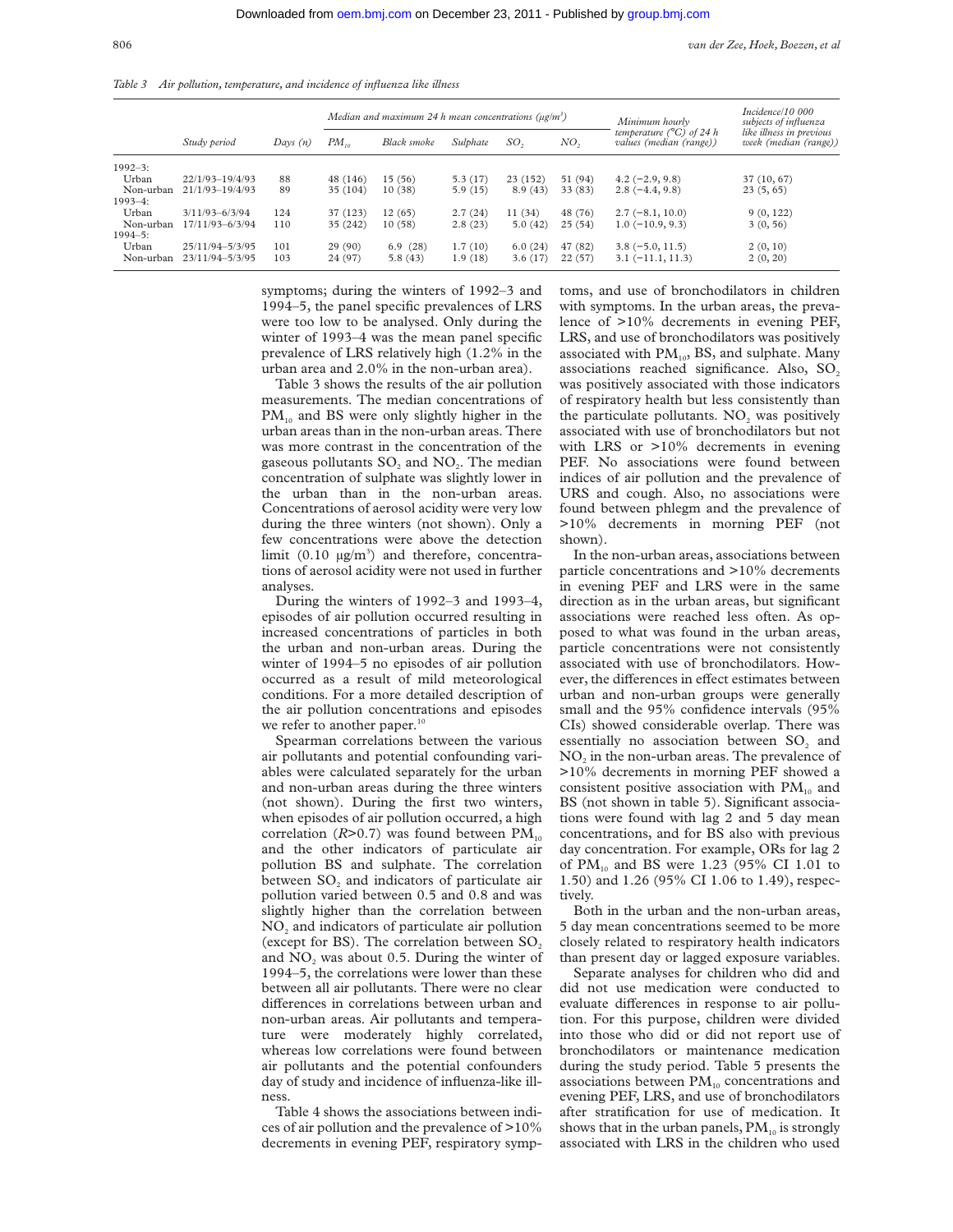Table 4 Odds ratios (ORs) (95% CIs) for the association between air pollution and the prevalence of sepirations, and ase of bronchodilator in children with symptoms, calculated from<br>combined effect estimates Table 4 Odds ratios (ORs) (95% CIs) for the association between air pollution and the prevalence of >10% decrements, acute respiratory symptoms, and use of bronchodilator in children with symptoms, calculated from<br>combined *Vect estimates*

|                                                        | Urban areas                                          |                                                                                                                                                                                                        |                                                                |                                          |                                                      | Non-urban areas                                                                                                                        |                                                                             |                                                     |                                                                |                                                      |
|--------------------------------------------------------|------------------------------------------------------|--------------------------------------------------------------------------------------------------------------------------------------------------------------------------------------------------------|----------------------------------------------------------------|------------------------------------------|------------------------------------------------------|----------------------------------------------------------------------------------------------------------------------------------------|-----------------------------------------------------------------------------|-----------------------------------------------------|----------------------------------------------------------------|------------------------------------------------------|
|                                                        | Evening PEF                                          | Symptoms of the lower<br>respiratory tract                                                                                                                                                             | upper respiratory tract<br>Symptoms of the                     | Cough                                    | Use of bronchodilator                                | Evening PEF                                                                                                                            | upper respiratory tract<br>Symptoms of the                                  | upper respiratory tract<br>Symptoms of the          | Cough                                                          | Use of bronchodilator                                |
|                                                        |                                                      |                                                                                                                                                                                                        |                                                                |                                          |                                                      |                                                                                                                                        |                                                                             |                                                     |                                                                |                                                      |
| Lag1<br>Lag (                                          | $1.42$ (1.05 to 1.92)*<br>$1.28(0.97$ to $1.68)$     | $1.48$ (1.15 to 1.89)*+<br>$1.34$ (1.02 to $1.75$ )*                                                                                                                                                   | 1.00(0.85 to 1.18)<br>$1.04(0.89 \text{ to } 1.21)$            | 0.94(0.81 to 1.10)<br>1.05(0.90 to 1.23) | $1.29(0.99 \text{ to } 1.67)$<br>1.17 (0.90 to 1.52) | $1.32$ (1.02 to $1.70$ )*                                                                                                              | $1.04(0.87 \text{ to } 1.24)$ <sup>+</sup><br>$1.01(0.84 \text{ to } 1.22)$ | $0.95(0.85 \text{ to } 1.06)$<br>1.08 (0.97 to 1.21 | $1.07(0.97 \text{ to } 1.19)$<br>$1.09(0.98 \text{ to } 1.20)$ | $0.82(0.61 \text{ to } 1.10)$<br>1.09 (0.82 to 1.45) |
| Lag <sub>2</sub>                                       | $1.54(1.19 \text{ to } 1.98)$ *                      | $.30(1.03 \text{ to } 1.65)$ *                                                                                                                                                                         | 1.11 (0.95 to 1.30)                                            | 1.05 (0.91 to 1.22)                      | $1.30(1.01 \text{ to } 1.66)$ *                      | $\begin{array}{c} 1.10\ (0.86 \text{ to } 1.41) \\ 1.10\ (0.87 \text{ to } 1.38) \\ 1.89\ (1.17 \text{ to } 3.03)^{\star} \end{array}$ | $1.04(0.87 \text{ to } 1.23)$                                               | 1.00(0.90 to 1.11                                   | (0.91 to 1.13)<br>$1.01$                                       | $(0.78 \text{ to } 1.36)$<br>1.03                    |
| 5 Day mean<br>Black smoke                              | $1.83$ (1.24 to 2.70)*                               | $1.52$ (1.07 to 2.18)*                                                                                                                                                                                 | $0.95(0.71 \text{ to } 1.25)$                                  | 1.02(0.79 to 1.33)                       | $2.10$ (1.35 to 3.28)*                               |                                                                                                                                        | $1.61$ (1.09 to 2.36)*                                                      | $0.88(0.69 \text{ to } 1.13)$                       | 1.09(0.85 to 1.39)                                             | $(0.40 \text{ to } 1.29)$<br>0.72                    |
| Lag 0                                                  | $1.29(0.94 \text{ to } 1.76)$                        | $1.17(0.89 \text{ to } 1.54)$                                                                                                                                                                          | 1.04 (0.88 to 1.23)                                            | 1.11 (0.95 to 1.30)                      | $(1.12 \text{ to } 1.78)$ *<br>1.41                  | $0.96$ (0.75 to 1.23)                                                                                                                  | 0.96(0.76 to 1.20)                                                          | $1.02(0.89 \text{ to } 1.16)$                       | 1.04(0.92 to 1.18)                                             | $(0.71 \text{ to } 1.39)$<br>0.99                    |
| Lag <sub>1</sub>                                       | $1.14(0.87 \text{ to } 1.48)$                        | $.16(0.91 \text{ to } 1.49)$                                                                                                                                                                           | $1.03(0.89 \text{ to } 1.21$                                   | 0.93(0.80 to 1.08)                       | 1.16(0.92 to 1.45)                                   | $\begin{array}{c} 1.18\ (0.98\ \text{to}\ 1.42)\\ 1.05\ (0.86\ \text{to}\ 1.27)\\ 1.33\ (0.87\ \text{to}\ 2.03) \end{array}$           | 1.02(0.84 to 1.24)                                                          | 1.01(0.90 to 1.13)                                  | $1.11(1.00 to 1.23)$ *                                         | $1.05(0.76 \text{ to } 1.46)$                        |
| Lag <sub>2</sub>                                       | $1.21(0.95 \text{ to } 1.53)$                        | $1.29(1.04 \text{ to } 1.61)^*$                                                                                                                                                                        | $1.01 (0.87$ to $1.17)$<br>$1.03 (0.78$ to $1.37)$             | 1.05 (0.91 to 1.21)                      | $(1.09 \text{ to } 1.69)$ *<br>$1.36$ (<br>$1.82$ (  |                                                                                                                                        | $0.89(0.73 \text{ to } 1.10)$                                               | 1.00(0.89 to 1.12)                                  | 1.02(0.91 to 1.13)                                             | 0.82(0.60 to 1.12)                                   |
| 5 Day mean                                             | 1.51 (1.01 to $2.26$ )*                              | $1.64$ (1.14 to 2.36)*                                                                                                                                                                                 |                                                                | $1.04(0.79 \text{ to } 1.36)$            | $(1.19 \text{ to } 2.80)$ *                          |                                                                                                                                        | $1.55$ (1.09 to 2.21)*                                                      | $(0.76 \text{ to } 1.29)$<br>0.99                   | 1.10(0.86 to 1.42)                                             | $(0.46 \text{ to } 1.47)$<br>0.82                    |
| Sulphate:                                              |                                                      |                                                                                                                                                                                                        |                                                                |                                          |                                                      |                                                                                                                                        |                                                                             |                                                     |                                                                |                                                      |
| $\rm{Lag}$ $0$                                         | $1.27(0.93 \text{ to } 1.73)$                        | $1.15(0.86 \text{ to } 1.54)$                                                                                                                                                                          | 1.08(0.92 to 1.27)                                             | 0.95(0.81 to 1.11)                       | $1.03(0.78 \text{ to } 1.36)$                        | 0.89(0.66 to 1.21)                                                                                                                     | 0.93(0.70 to 1.22)                                                          | $1.03(0.89 \text{ to } 1.20)$                       | $1.14$ (1.00 to 1.31) <sup>*</sup>                             | 1.18(0.70 to 2.00)                                   |
| Lag 1                                                  | $1.04 (0.78$ to $1.38)$<br>$1.30 (1.01$ to $1.68)$ * | $1.28(1.00 \text{ to } 1.63)$ *                                                                                                                                                                        | 1.13(0.97 to 1.33)                                             | $0.98(0.84 \text{ to } 1.14)$            | 1.12(0.86 to 1.46)                                   | 0.85(0.65 to 1.10)                                                                                                                     | $1.30(1.01 to 1.67)$ *                                                      | $1.02(0.88$ to $1.19)$                              | 1.09(0.95 to 1.25)                                             | 1.53(0.97 to 2.40)                                   |
| Lag 2                                                  |                                                      | $1.22(0.96 \text{ to } 1.54)$                                                                                                                                                                          | 1.01 (0.87 to 1.19)                                            | $1.02(0.88 \text{ to } 1.19)$            | $(0.88 \text{ to } 1.43)$<br>$1.12$ $1.77$           | $(0.86 \text{ to } 1.42)$<br>$\Xi$                                                                                                     | $1.26(0.99 \text{ to } 1.61)$                                               | $1.00(0.86 \text{ to } 1.15)$                       | 0.96(0.84 to 1.10)                                             | $0.87(0.58 \text{ to } 1.30)$                        |
| 5 Day mean                                             | $1.99$ (1.18 to 3.34)*                               | $1.83(1.16 \text{ to } 2.87)$ *                                                                                                                                                                        | $0.90(0.64 \text{ to } 1.27)$                                  | $0.75(0.54 \text{ to } 1.03)$            | $(1.10 \text{ to } 2.84)$ *                          | $(0.68 \text{ to } 2.06)$<br>1.18                                                                                                      | 1.58(0.96 to 2.60)                                                          | 1.26(0.98 to 1.62)                                  | $1.14(0.88 \text{ to } 1.49)$                                  | $2.76$ (1.34 to 5.70)*                               |
| $\mathop{\rm SO}\nolimits_2^{\mathop{\rm :}\nolimits}$ |                                                      |                                                                                                                                                                                                        |                                                                |                                          |                                                      |                                                                                                                                        |                                                                             |                                                     |                                                                |                                                      |
|                                                        | $1.32(0.96 \text{ to } 1.80)$                        | $1.35(1.01 \text{ to } 1.79)$ *†                                                                                                                                                                       | $0.97(0.82 \text{ to } 1.14)$                                  | 0.90(0.77 to 1.05)                       | $(0.72 \text{ to } 1.18)$<br>0.92                    | 1.20(0.91 to 1.58)                                                                                                                     | $0.91(0.69 \text{ to } 1.19)$                                               | $0.94(0.81$ to $1.09)$                              | $1.08$ (0.94 to 1.23)                                          | $0.86(0.59 \text{ to } 1.25)$                        |
| Lag <sub>1</sub>                                       | $0.83(0.60 \text{ to } 1.14)$                        | $1.23(0.93 \text{ to } 1.64)$                                                                                                                                                                          | 1.10(0.94 to 1.28)                                             | 1.12 (0.96 to 1.30)                      | $(1.13 \text{ to } 1.86)$ *<br>1.45(                 | $0.89(0.68 \text{ to } 1.17)$                                                                                                          | 0.91(0.69 to 1.22)                                                          | $0.97(0.83 \text{ to } 1.13)$                       | $0.98$ (0.85 to 1.12)                                          | $1.18(0.80 to 1.74)$<br>0.99 $(0.70 to 1.39)$        |
| Lag <sub>2</sub>                                       | $1.67 (1.28 \text{ to } 2.19)^*$                     | $1.18(0.90 \text{ to } 1.53)$                                                                                                                                                                          | $1.03(0.88 \text{ to } 1.19)$<br>$1.08(0.78 \text{ to } 1.49)$ | 0.98(0.85 to 1.13)                       | $1.02(0.81$ to $1.30)$<br>$1.17(0.69$ to $1.97)$     | 0.84(0.65 to 1.08)                                                                                                                     | $1.06(0.83 \text{ to } 1.37)$                                               | $0.98(0.85 \text{ to } 1.13)$                       | $0.94(0.82 \text{ to } 1.08)$                                  |                                                      |
| 5 Day mean                                             | 1.50(0.90 to 2.51)                                   | $1.56(0.97$ to $2.52)$                                                                                                                                                                                 |                                                                | $1.12(0.83 \text{ to } 1.50)$            |                                                      | $(0.34 \text{ to } 1.23)$<br>0.64                                                                                                      | $(0.64 \text{ to } 2.12)$<br>1.16                                           | $(0.47 \text{ to } 0.94)$ *<br>0.67                 | 1.06(0.75 to 1.49)                                             | $(0.25 \text{ to } 1.30)$<br>0.57                    |
| NO <sub>2</sub> :                                      |                                                      |                                                                                                                                                                                                        |                                                                |                                          |                                                      |                                                                                                                                        |                                                                             |                                                     |                                                                |                                                      |
| Lag <sub>0</sub>                                       | $0.96(0.78 \text{ to } 1.19)$                        | $1.12(0.92 \text{ to } 1.36)$                                                                                                                                                                          | 0.96(0.87 to 1.07)                                             | $1.02(0.93 \text{ to } 1.13)$            | 1.16(0.98 to 1.38)                                   | $1.10(0.93 \text{ to } 1.29)$                                                                                                          | $1.07(0.93 \text{ to } 1.23)$                                               | 0.99(0.92 to 1.07)                                  | 1.03(0.96 to 1.11)                                             | $0.88$ (0.72 to 1.09)                                |
| Lag <sub>1</sub>                                       | $0.88(0.73 \text{ to } 1.06)$                        | $0.91(0.76 \text{ to } 1.09)$                                                                                                                                                                          | $0.92(0.84 \text{ to } 1.01)$                                  | 0.93(0.85 to 1.02)                       | $1.24~(1.06~to~1.44)^*$<br>1.14 (0.98 to 1.33)       | 0.99(0.86 to 1.15)                                                                                                                     | 1.04(0.91 to 1.20)                                                          | $0.97(0.90 \text{ to } 1.04)$                       | $(0.94 \text{ to } 1.09)$<br>1.01                              | $1.07(0.87 \text{ to } 1.32)$                        |
| Lag <sub>2</sub>                                       | 1.01 (0.84 to 1.22)                                  | $1.11(0.93 \text{ to } 1.32)$                                                                                                                                                                          | 0.98(0.89 t 0.1.08)                                            | $1.03(0.94 \text{ to } 1.13)$            |                                                      | $0.93(0.81 \text{ to } 1.08)$                                                                                                          | $1.01(0.89 \text{ to } 1.16)$                                               | $1.02(0.95 \text{ to } 1.10)$                       | 1.01(0.95 to 1.08)                                             | $0.97(0.80 \text{ to } 1.18)$                        |
| 5 Day mean                                             | $0.76(0.52 \text{ to } 1.10)$                        | $1.05(0.70 \text{ to } 1.58)$                                                                                                                                                                          | $(0.75 \text{ to } 1.22)$<br>0.96                              | 1.02(0.81 to 1.27)                       | $(0.95 \text{ to } 1.98)$<br>1.37                    | $(0.71 \text{ to } 1.39)$<br>0.99                                                                                                      | 1.45 (1.12 to 1.89)                                                         | $0.89(0.75 \text{ to } 1.06)$                       | $(0.86 \text{ to } 1.20)$<br>1.02                              | $(0.74 \text{ to } 1.70)$<br>1.12                    |
|                                                        | *p<0.05, OR significantly different from 1.          |                                                                                                                                                                                                        |                                                                |                                          |                                                      |                                                                                                                                        |                                                                             |                                                     |                                                                |                                                      |
|                                                        |                                                      | ORs for an increase of 100 $\mu$ g/m <sup>3</sup> in PM <sub>10</sub> , 40 $\mu$ g/m <sup>3</sup> for black smoke, SO <sub>2</sub> , and NO <sub>2</sub> , and 15 $\mu$ g/m <sup>3</sup> for sulphate. |                                                                |                                          |                                                      |                                                                                                                                        |                                                                             |                                                     |                                                                |                                                      |
|                                                        |                                                      | †p<0.05, difference between ORs of urban and non-urban areas.                                                                                                                                          |                                                                |                                          |                                                      |                                                                                                                                        |                                                                             |                                                     |                                                                |                                                      |

807 *van der Zee, Hoek, Boezen, et al*

medication, but not in the children who did not use medication. Conversely, the association between  $PM_{10}$  and decrements in evening PEF is not more pronounced in children who used medication. Children who used medication reported significantly more LRS and use of bronchodilators with increasing  $PM_{10}$  concentration in the urban areas, but not in the non-urban areas. Although results are only presented for  $PM_{10}$ , similar results were found for BS and to a lesser extent for  $SO_2$ .

The associations between indices of air pollution and indicators of respiratory health in children without symptoms are presented in table 6. In both the urban and non-urban areas, indices of air pollution were positively associated with the prevalence of >10% decrements in evening PEF. The most consistent associations were found for  $PM_{10}$  and BS. Positive associations were also found between indices of air pollution and the prevalence of >10% decrements in morning PEF in the urban areas, but not in the non-urban areas (not shown). No associations were found between indices of air pollution and the prevalence of cough, phlegm, and URS in the urban areas. In the non-urban areas, there was an unexpected tendency towards associations in the direction of lower prevalence of cough with higher concentrations of air pollution for all pollutants except sulphate. There were no significant differences between the ORs in urban and non-urban areas. By contrast with the findings among the children with symptoms, significant associations among the children without symptoms were mainly found at 0 and 1 day lags, and not with the 5 day means as exposure variables. In the panels without symptoms, the prevalence of LRS was so low that analyses resulted in extreme effect estimates and SEMs in all winters except 1993–4, when the mean prevalence was relatively high. The combined effect estimates for the three winters were (nearly) identical to the panel specific effect estimates for the winter of 1993–4, as the other winters hardly contributed to the weighting. Therefore, the associations with LRS are not presented in the tables. However, in the winter of 1993–4, a generally positive correlation between particle indices and respiratory health was found, especially in the non-urban panel where the effect estimates were more stable due to the higher prevalence. For example, the effect estimates for LRS in association with  $PM_{10}$  (lag 1) were 1.44 (95% CI 0.54) to 3.83) in the urban area and 1.58 (95% CI 1.06 to 2.35) in the non-urban area.

The association between nitrate concentration and respiratory health was also analysed. However, due to the high correlation with sulphate (*R* between 0.75 and 0.87) the effect estimates for nitrate were nearly identical to those for sulphate, and therefore, the results are not presented. Sulphate was chosen to serve as an indicator for secondary aerosols, representing particles that mainly result from long distance transport.

Table 7 presents the associations between indices of air pollution and selected respiratory health indicators in children with symptoms in urban areas, calculated from two pollutant models. In two pollutant models where  $PM_{10}$  and  $SO_2$ 

Downloaded from [oem.bmj.com](http://oem.bmj.com/) on December 23, 2011 - Published by [group.bmj.com](http://group.bmj.com/)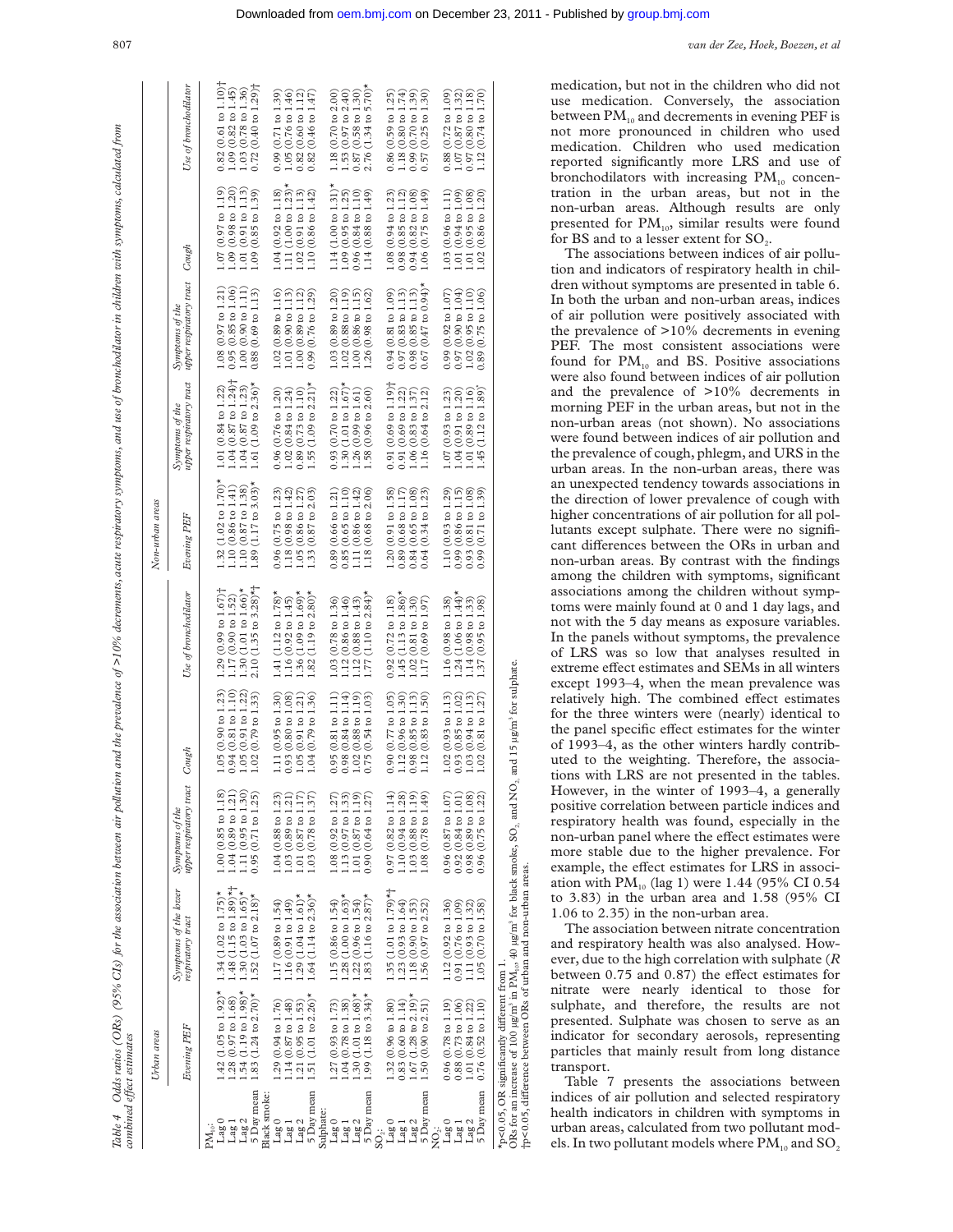*Table 5 Odds ratios (ORs) (95% CIs) for the association between air pollution and the prevalence of >10% decrements in evening PEF, acute respiratory* symptoms, and use of bronchodilators in children with symptoms with and without medication, calculated from combined effect estimates

|                                              | Urban areas                              |                                             |                                             | Non-urban areas                  |                               |                          |
|----------------------------------------------|------------------------------------------|---------------------------------------------|---------------------------------------------|----------------------------------|-------------------------------|--------------------------|
|                                              | Evening PEF                              | LRS                                         | Use of bronchodilator                       | <b>Evening PEF</b>               | <b>LRS</b>                    | Use of bronchodilator    |
| Children with medication, PM <sub>10</sub> : |                                          |                                             |                                             |                                  |                               |                          |
|                                              | $n = 34$                                 |                                             |                                             | $n = 47$                         |                               |                          |
| Lag <sub>0</sub>                             | $1.37(0.81 \text{ to } 2.31)$            | 1.80 $(1.17 \text{ to } 2.75)^*$            | 1.44 $(1.07 \text{ to } 1.93)$ <sup>*</sup> | $1.45(0.93 \text{ to } 2.25)$    | $0.96$ (0.76 to 1.22)         | $0.83$ (0.59 to 1.17)    |
| Lag <sub>1</sub>                             | 1.41 (0.86 to 2.32)                      | 2.09 $(1.43 \text{ to } 3.07)$ <sup>*</sup> | 1.30 (0.97 to 1.74)                         | $1.37(0.94 \text{ to } 1.99)$    | $1.09$ (0.87 to 1.37)         | $1.04$ (0.75 to 1.45)    |
| Lag <sub>2</sub>                             | 1.40 (0.87 to 2.26)                      | 1.72 $(1.19 \text{ to } 2.50)^*$            | 1.37 $(1.02 \text{ to } 1.83)$ <sup>*</sup> | $1.33(0.92 \text{ to } 1.91)$    | $1.04(0.83 \text{ to } 1.31)$ | $1.07$ (0.78 to 1.46)    |
| 5 Day mean                                   | 1.41 $(0.68 \text{ to } 2.94)$           | 2.67 (1.52 to 4.70)*                        | 2.25 $(1.34 \text{ to } 3.79)$ *            | 2.25 $(1.05 \text{ to } 4.81)$ * | 1.24 (0.76 to 2.02)           | $0.75$ (0.38 to 1.50)    |
|                                              | Children without medication, $PM_{10}$ : |                                             |                                             |                                  |                               |                          |
|                                              | $n = 107$                                |                                             |                                             | $n=129$                          |                               |                          |
| Lag <sub>0</sub>                             | 1.36 $(0.92 \text{ to } 2.00)$           | $1.09$ (0.76 to 1.56)                       |                                             | $1.20$ (0.88 to 1.64)            | $0.94$ (0.68 to 1.30)         |                          |
| Lag <sub>1</sub>                             | $1.23$ (0.86 to 1.75)                    | $1.15(0.80 \text{ to } 1.63)$               | $\overline{\phantom{m}}$                    | 1.00 (0.76 to 1.32)              | $0.78$ (0.57 to 1.08)         | $\overline{\phantom{m}}$ |
| Lag <sub>2</sub>                             | 1.55 $(1.12 \text{ to } 2.13)$ *         | 1.31 $(0.94 \text{ to } 1.83)$              | $\overline{\phantom{m}}$                    | $1.04$ (0.80 to 1.36)            | $0.93(0.69 \text{ to } 1.24)$ | $\overline{\phantom{m}}$ |
| 5 Day mean                                   | 2.00 $(1.15 \text{ to } 3.47)^*$         | 1.24 (0.76 to 2.04)                         |                                             | 1.90 (1.10 to 3.30)*             | 3.70 (1.84 to 7.44)*          | $\hspace{0.05cm}$        |

 $*$ p<0.05, OR significantly different from 1.

ORs for an increase of 100  $\mu$ g/m<sup>3</sup> in PM<sub>10</sub>, 40  $\mu$ g/m<sup>3</sup> for black smoke, SO<sub>2</sub>, and NO<sub>2</sub>, and 15  $\mu$ g/m<sup>3</sup> for sulphate.

*Table 6 Odds ratios (ORs) (95% CIs) for the association between air pollution and the prevalence of >10% decrements in evening PEF, acute respiratory symptoms, and use of bronchodilators in children without symptoms, calculated from combined eVect estimates*

|                   | Urban areas                      |                                    |                                | Non-urban areas                             |                               |                                    |
|-------------------|----------------------------------|------------------------------------|--------------------------------|---------------------------------------------|-------------------------------|------------------------------------|
|                   | Evening PEF                      | URS                                | Cough                          | <b>Evening PEF</b>                          | URS                           | Cough                              |
| $PM_{10}$ :       |                                  |                                    |                                |                                             |                               |                                    |
| Lag <sub>0</sub>  | 1.32 (1.04 to 1.67)*             | $1.07(0.87 \text{ to } 1.31)$      | $1.09(0.90 \text{ to } 1.31)$  | 1.40 $(1.09 \text{ to } 1.80)$ <sup>*</sup> | $1.13(1.00 \text{ to } 1.28)$ | $1.00(0.91 \text{ to } 1.11)$      |
| Lag <sub>1</sub>  | $1.06(0.84 \text{ to } 1.34)$    | $1.08$ (0.88 to 1.32)              | $0.92$ (0.76 to 1.11)          | 1.30 (1.03 to 1.64)*                        | $0.95(0.83 \text{ to } 1.08)$ | $0.88$ (0.80 to 0.97) <sup>*</sup> |
| Lag <sub>2</sub>  | $1.15(0.93 \text{ to } 1.42)$    | $0.97$ (0.80 to 1.19)              | $0.94$ (0.79 to 1.13)          | $1.14(0.90 \text{ to } 1.44)$               | $0.87$ (0.77 to 0.99)*        | $0.95(0.86 \text{ to } 1.04)$      |
| 5 Day mean        | $1.27(0.93 \text{ to } 1.74)$    | $1.06(0.71 \text{ to } 1.59)$      | $0.90(0.64 \text{ to } 1.27)$  | $1.41(0.93 \text{ to } 2.14)$               | $0.86$ (0.63 to 1.17)         | $0.96(0.81)$ to $1.14$ )           |
| Black smoke:      |                                  |                                    |                                |                                             |                               |                                    |
| Lag <sub>0</sub>  | 1.45 $(1.12 \text{ to } 1.87)$ * | $1.09$ (0.88 to 1.36)              | $0.92$ (0.75 to 1.12)          | 1.60 $(1.29 \text{ to } 2.00)$ <sup>*</sup> | $1.04(0.90 \text{ to } 1.20)$ | $0.94$ (0.84 to 1.05)              |
| Lag <sub>1</sub>  | $1.13(0.90 \text{ to } 1.43)$    | $1.17(0.96 \text{ to } 1.43)$      | $1.06$ (0.88 to 1.27)          | $0.92$ (0.76 to 1.12)                       | 0.98 (0.86 to 1.12)           | $0.90$ (0.82 to 0.99) <sup>*</sup> |
| Lag <sub>2</sub>  | 1.26 (1.03 to 1.54) <sup>*</sup> | $0.91$ $(0.74$ to $1.11)$          | $1.05$ (0.88 to 1.25)          | $1.14$ (0.94 to 1.38)                       | $0.90$ (0.79 to 1.03)         | $0.92$ (0.83 to 1.01)              |
| 5-day mean        | 1.42 (1.01 to 1.99)*             | 1.18 (0.78 to 1.80)                | $0.99(0.71)$ to 1.38)          | $1.14(0.80 \text{ to } 1.76)$               | $0.92(0.67 \text{ to } 1.24)$ | $0.87$ (0.74 to 1.03)              |
| Sulphate:         |                                  |                                    |                                |                                             |                               |                                    |
| Lag <sub>0</sub>  | $1.15(0.87 \text{ to } 1.51)$    | $1.21$ (0.97 to 1.51)              | $1.09$ (0.89 to 1.34)          | 1.33 $(0.95 \text{ to } 1.86)$              | $1.09(0.90 \text{ to } 1.32)$ | $1.17$ (1.01 to 1.35) <sup>*</sup> |
| Lag <sub>1</sub>  | $1.11$ (0.86 to 1.44)            | $0.97(0.79 \text{ to } 1.19)$      | $0.87$ (0.71 to 1.07)          | $0.93$ (0.69 to 1.24)                       | $0.96$ (0.79 to 1.15)         | $1.05(0.90 \text{ to } 1.23)$      |
| Lag <sub>2</sub>  | $1.10(0.86 \text{ to } 1.40)$    | $1.06$ (0.85 to 1.30)              | $1.10$ (0.90 to 1.33)          | $1.19$ (0.92 to 1.55)                       | $0.96$ (0.80 to 1.14)         | $0.95(0.83 \text{ to } 1.10)$      |
| 5 Day mean        | $1.29(0.87 \text{ to } 2.15)$    | $1.23(0.75 \text{ to } 2.01)$      | $0.81(0.52 \text{ to } 1.26)$  | 1.35 (0.63 to 2.88)                         | 1.34 (0.98 to 1.84)           | $1.15(0.86 \text{ to } 1.53)$      |
| $SO2$ :           |                                  |                                    |                                |                                             |                               |                                    |
| $Lag$ 0           | $1.13(0.88 \text{ to } 1.47)$    | $0.92(0.76 \text{ to } 1.11)$      | $0.93$ (0.78 to 1.11)          | 1.10 (0.87 to 1.39)                         | $1.07(0.92 \text{ to } 1.25)$ | $0.86$ (0.76 to 0.97) <sup>*</sup> |
| Lag <sub>1</sub>  | $1.16(0.90 \text{ to } 1.50)$    | $1.10(0.91 \text{ to } 1.34)$      | 1.02 (0.84 to 1.23)            | $1.07$ (0.85 to 1.35)                       | $0.85$ (0.72 to 1.00)         | $0.95(0.83 \text{ to } 1.08)$      |
| Lag <sub>2</sub>  | $1.10$ (0.87 to 1.39)            | $0.83$ (0.70 to 0.99) <sup>*</sup> | $0.97$ (0.83 to 1.15)          | $1.10$ (0.88 to 1.38)                       | $0.94$ (0.80 to 1.10)         | $0.94$ (0.82 to 1.06)              |
| 5 Day mean        | 1.33 (0.89 to 2.00)              | $0.66$ (0.42 to 1.03)              | $1.04$ (0.69 to 1.57)          | $1.14(0.66 \text{ to } 1.96)$               | $0.78$ (0.52 to 1.18)         | $0.87(0.68 \text{ to } 1.12)$      |
| NO <sub>2</sub> : |                                  |                                    |                                |                                             |                               |                                    |
| Lag <sub>0</sub>  | $1.13(0.94 \text{ to } 1.35)$    | $1.05(0.92 \text{ to } 1.20)$      | $1.02$ (0.89 to 1.17)          | $1.14$ (0.98 to 1.33)                       | $1.03(0.94 \text{ to } 1.13)$ | $0.93$ (0.87 to 1.00)              |
| Lag <sub>1</sub>  | $1.14$ (0.97 to 1.34)            | $0.97(0.86 \text{ to } 1.11)$      | $0.91(0.81 \text{ to } 1.04)$  | $1.08$ (0.94 to 1.25)                       | $0.97$ (0.89 to 1.07)         | 0.90 (0.84 to 0.97)*               |
| Lag <sub>2</sub>  | $1.05(0.89 \text{ to } 1.23)$    | $0.95(0.84 \text{ to } 1.08)$      | 1.01 $(0.89 \text{ to } 1.14)$ | $0.99$ (0.85 to 1.15)                       | $1.01$ (0.92 to 1.09)         | $0.96(0.90 \text{ to } 1.03)$      |
| 5 Day mean        | $1.17(0.84 \text{ to } 1.63)$    | $1.08$ (0.75 to 1.56)              | $1.05(0.74 \text{ to } 1.48)$  | $1.21$ (0.89 to 1.63)                       | $0.98$ (0.80 to 1.21)         | $0.93$ (0.82 to 1.05)              |

 $*_p$ <0.05, OR significantly different from 1.

ORs for an increase of 100  $\mu$ g/m<sup>3</sup> in PM<sub>10</sub>, 40  $\mu$ g/m<sup>3</sup> for black smoke, SO<sub>2</sub>, and NO<sub>2</sub>, and 15  $\mu$ g/m<sup>3</sup> for sulphate.

*Table 7 Odds ratios (ORs) (95% CIs) for the association between air pollution and the prevalence of >10% decrements in evening PEF, acute respiratory* symptoms, and use of bronchodilators in children with symptoms from the urban area, calculated from combined effect estimates obtained in two pollutant *models*

|                  | First pollutant                |                                            |                               |                  | Second pollutant                            |                                                               |                                |
|------------------|--------------------------------|--------------------------------------------|-------------------------------|------------------|---------------------------------------------|---------------------------------------------------------------|--------------------------------|
|                  | Evening PEF                    | Symptoms of the lower<br>respiratory tract | Use of bronchodilator         |                  | <b>Evening PEF</b>                          | Symptoms of the lower<br>respiratory tract                    | Use of<br>bronchodilator       |
| $PM_{10}$ :      |                                |                                            |                               | $SO2$ :          |                                             |                                                               |                                |
| Lag <sub>0</sub> | 1.33 $(0.95 \text{ to } 1.87)$ | $1.24$ (0.91 to 1.68)                      | $1.29$ (0.97 to 1.71)         | $Lag$ 0          |                                             | 1.14 $(0.80 \text{ to } 1.61)$ 1.29 $(0.94 \text{ to } 1.76)$ | $0.95$ (0.72 to 1.25)          |
| Lag <sub>1</sub> | 1.45 (1.05 to 2.01)*           | 1.48 (1.10 to 1.99)*                       | $0.84$ (0.62 to 1.15)         | Lag <sub>1</sub> | $0.75$ (0.51 to 1.09)                       | $1.04$ (0.75 to 1.46)                                         | 1.71 (1.26 to 2.32)*           |
| Lag <sub>2</sub> | $1.22$ (0.89 to 1.67)          | 1.27 (0.95 to 1.71)                        | 1.29 (0.96 to 1.74)           | Lag <sub>2</sub> | 1.56 $(1.13 \text{ to } 2.13)$ <sup>*</sup> | $1.05$ (0.77 to 1.43)                                         | 0.94 (0.70 to 1.28)            |
| 5 Day mean       | 1.81 (1.04 to 3.16)*           | 1.46 (0.89 to 2.42)                        | 1.84 (1.06 to 3.19)*          | 5 Day mean       |                                             | 1.03 $(0.50 \text{ to } 2.10)$ 1.13 $(0.60 \text{ to } 2.13)$ | $0.76$ (0.45 to 1.30)          |
| $PM_{10}$ :      |                                |                                            |                               | Black smoke:     |                                             |                                                               |                                |
| Lag <sub>0</sub> | $1.28$ (0.85 to 1.93)          | 1.51 $(1.04 \text{ to } 2.18)^*$           | $1.16$ (0.86 to 1.57)         | Lag <sub>0</sub> |                                             | 1.04 $(0.71 \text{ to } 1.55)$ 0.94 $(0.65 \text{ to } 1.36)$ | 1.31 (0.98 to 1.75)            |
| Lag <sub>1</sub> | $1.03$ (0.69 to 1.56)          | 1.86 (1.30 to 2.67)*                       | 1.33 (1.00 to 1.76)*          | Lag <sub>1</sub> |                                             | 1.04 (0.72 to 1.50) 0.76 (0.54 to 1.07)                       | 1.05 (0.79 to 1.38)            |
| Lag <sub>2</sub> | 1.59 (1.07 to 2.35)*           | 1.22 (0.84 to 1.78)                        | 1.00 (0.74 to 1.34)           | Lag <sub>2</sub> |                                             | $0.85$ (0.60 to 1.20) 1.14 (0.82 to 1.57)                     | 1.34 (1.03 to 1.76)*           |
| 5 Day mean       | $0.74$ (0.27 to 2.05)          | 1.80 (0.68 to 4.77)                        | 2.49 (0.80 to 7.81)           | 5 Day mean       |                                             | 0.86 (0.37 to 1.86) 1.07 (0.47 to 2.42)                       | 1.45 (0.58 to 3.64)            |
| $PM_{10}$ :      |                                |                                            |                               | Sulphate:        |                                             |                                                               |                                |
| Lag <sub>0</sub> | 1.39 $(0.92 \text{ to } 2.09)$ | 1.61 $(1.08 \text{ to } 2.40)^*$           | 1.59 (1.13 to 2.24)*          | Lag <sub>0</sub> |                                             | 1.06 $(0.73 \text{ to } 1.55)$ 0.87 $(0.61 \text{ to } 1.25)$ | $0.77$ (0.55 to 1.06)          |
| Lag <sub>1</sub> | 1.22 (0.78 to 1.88)            | 1.42 (0.98 to 2.07)                        | 1.05 (0.74 to 1.49)           | Lag <sub>1</sub> | $0.97$ (0.66 to 1.42)                       | $1.02$ (0.78 to 1.42)                                         | 1.11 (0.79 to 1.56)            |
| Lag <sub>2</sub> | 1.32 (0.88 to 1.97)            | 1.24 (0.87 to 1.76)                        | 1.27 (0.91 to 1.78)           | Lag <sub>2</sub> | 1.18 (0.84 to 1.67)                         | $1.07$ (0.78 to 1.47)                                         | 1.05 (0.76 to 1.44)            |
| 5 Day mean       | 1.11 (0.53 to 2.32)            | 1.76 (0.95 to 3.28)                        | 2.21 (1.21 to 4.05)*          | 5 Day mean       | 1.58 (0.73 to 3.40)                         | $1.21$ (0.62 to 2.37)                                         | $0.95$ (0.50 to 1.79)          |
| Black smoke:     |                                |                                            |                               | Sulphate:        |                                             |                                                               |                                |
| Lag <sub>0</sub> | $1.23$ (0.83 to 1.83)          | 1.21 (0.85 to 1.72)                        | 1.58 (1.20 to 2.09)*          | Lag <sub>0</sub> |                                             | 1.19 (0.82 to 1.73) 1.06 (0.76 to 1.49)                       | $0.90$ (0.67 to 1.20)          |
| Lag <sub>1</sub> | 1.10 (0.77 to 1.58)            | $0.91$ (0.65 to 1.27)                      | $1.17(0.88 \text{ to } 1.56)$ | Lag <sub>1</sub> |                                             | 1.03 (0.71 to 1.49) 1.32 (0.95 to 1.84)                       | 1.04 (0.78 to 1.40)            |
| Lag <sub>2</sub> | $0.94$ (0.67 to 1.31)          | 1.17 (0.86 to 1.58)                        | 1.32 (1.00 to 1.73)*          | Lag <sub>2</sub> |                                             | 1.37 (0.95 to 1.96) 1.09 (0.79 to 1.50)                       | $0.93$ (0.71 to 1.23)          |
| 5 Day mean       | $1.02$ (0.49 to 2.10)          | 1.47 (0.82 to 2.62)                        | 1.82 (0.90 to 3.68)           | 5 Day mean       | $1.96$ (0.82 to 4.70)                       | $1.23$ (0.62 to 2.45)                                         | 1.10 $(0.50 \text{ to } 2.41)$ |

 $*$ p<0.05, OR significantly different from 1.

ORs for an increase of 100  $\mu$ g/m<sup>3</sup> in PM<sub>10</sub>, 40  $\mu$ g/m<sup>3</sup> for black smoke, and SO<sub>2</sub>, and 15  $\mu$ g/m<sup>3</sup> for sulphate.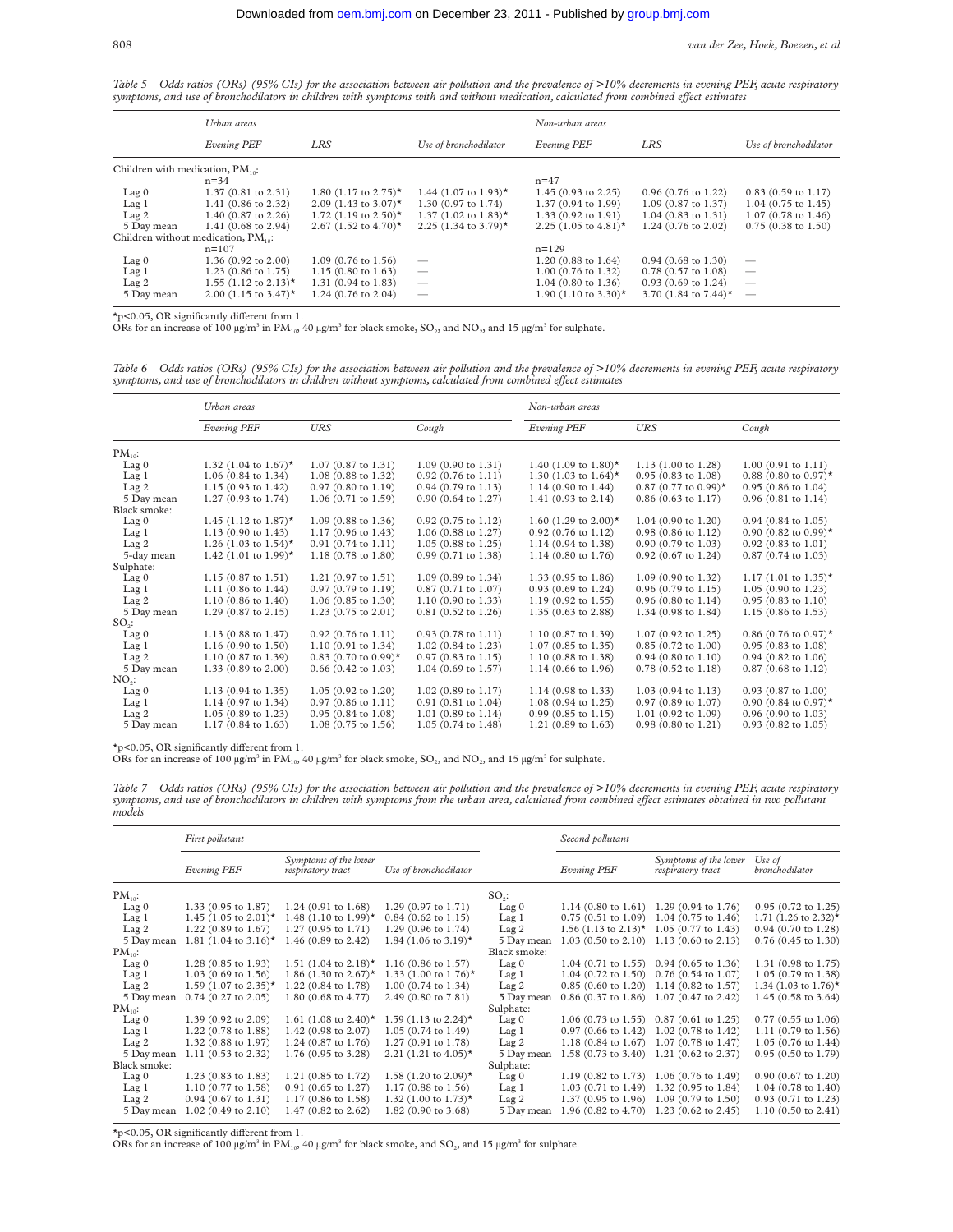were included simultaneously, an independent effect of  $PM_{10}$  remained whereas no consistent pattern was found for  $SO<sub>2</sub>$ . In models of  $PM<sub>10</sub>$ with BS, and of  $PM_{10}$  with sulphate, the  $PM_{10}$ effects generally remained, whereas the estimates for BS and sulphate often became non-significant. In models of BS with sulphate no consistent pattern emerged. Two pollutant models in the panels with symptoms from the non-urban areas also indicated that the associations with PM<sub>10</sub> were most consistent (not shown), but the patterns were less clear than for the urban panels, as less consistently positive assocations were found in the one pollutant models.

The associations with 5 day mean concentrations generally became less consistent in the two pollutant models, probably because of the high correlation among these variables.

#### **Discussion**

In this study, we have found that in children with symptoms who live in urban areas, the daily prevalence of LRS, use of bronchodilators, and decrements in evening PEF had a consistent positive association with the concentration of  $PM_{10}$ , BS, and sulphate. There was also a positive association with  $SO<sub>2</sub>$ , but not with  $NO<sub>2</sub>$ . After stratification for use of medication, the prevalence of LRS was strongly associated with particle concentrations in children who used medication, but not in children who did not. In two pollutant models, when indicators of particulate air pollution  $(PM_{10},$ BS, and sulphate) and  $SO<sub>2</sub>$  were evaluated simultaneously, independent effects were found more consistently for particles than for SO<sub>2</sub>. In children with symptoms who lived in non-urban areas weaker and less consistent positive associations were found with indicators of particulate air pollution. No associations with the gaseous pollutants  $SO<sub>2</sub>$  and  $NO<sub>2</sub>$ were found. In children without symptoms, the daily prevalence of decrements in PEF was positively correlated with  $PM_{10}$  and BS in both the urban and non-urban areas. The prevalence of URS, cough, and phlegm was not associated with air pollution in any of the subgroups.

In a review article, Dockery and Pope<sup>3</sup> combined the results of the then available panel studies from the United States and Europe, and calculated that an increase in  $PM_{10}$ concentration of 100  $\mu$ g/m<sup>3</sup> was associated with increases in the prevalence of LRS and use of bronchodilators of 30% and 29%, respectively. Although the definition of LRS was not exactly the same as in our study, these effect estimates correspond well with the ones from our study; we found that for children with symptoms in the urban area an increase in same day  $PM_{10}$ concentration was associated with an increase of 34% and 29% in the prevalence of LRS and use of bronchodilators, respectively. For URS and cough, smaller increases of 7% and 12% were reported by Dockery and Pope.<sup>3</sup> Thus, our study is in agreement with earlier panel studies as larger relative increases were found for LRS and use of bronchodilators than for URS and cough.

Both in the urban and non-urban panels with symptoms, 5 day mean concentrations seemed to be more related to indicators of respiratory health than present day or lagged exposure variables. This is in line with other studies $1416$  and suggests that changes in respiratory status might reflect cumulative exposure of several days before the measurement.

Although the children who used medication in the urban areas increased their use of bronchodilators in association with increased particle concentrations, the strongest increase in LRS was found in this subgroup. Apparently, increased use of bronchodilators did not prevent the adverse effects of particles on respiratory health. This is in agreement with the results of stratified analyses based on use of medication in a panel study of mildly asthmatic children in Sokolov, Czech Republic.<sup>17</sup> Children who used medication increased their use of  $\beta$  agonists in association with increased particle concentrations, but this did not prevent adverse effects on other health outcomes (in that case decreases in PEF and increases in the prevalence of cough).<sup>17</sup> The authors speculated that this was a result of inadequate supplies of medication for asthma in the Czech Republic. In The Netherlands, however, this is not a plausible explanation. Apparently, use of medication does not prevent the adverse effects of particulate air pollution in asthmatic children, as was suggested in other studies.<sup>13 28</sup>

Compared with other panel studies, a different approach was used to analyse PEF data, focusing not on decrements in population average PEF but on the fraction of children experiencing substantial decrements in PEF. In a reanalysis of data from seven panels including school children with and without symptoms, Hoek et al<sup>15</sup> have compared the two approaches. It was shown that an increase of 10  $\mu$ g/m<sup>3</sup> of the same day PM<sub>10</sub> concentration was associated with a decrement in the population mean PEF of 0.07%. A significant increase of the prevalence of >10% decrements in PEF of 2.7% was associated with the same exposure. For an increase of 100  $\mu$ g/m<sup>3</sup> this corresponds to an OR of 1.31, a value very similar to the ORs found in our study. An advantage of the approach proposed by Hoek *et al*<sup>15</sup> is that, as in symptom analysis, it provides effect estimates that focus on the fraction of the population experiencing a specific (adverse) response.

Can some sort of bias have caused the associations between particle concentration and respiratory health found in our study? It is unlikely that selection processes could have caused bias in this time series study because each child served as its own control. Bias due to the low response may have occurred in the unlikely case that within the subgroup of children with and without (chronic respiratory) symptoms, response was associated with susceptibility to winter air pollution.

Observer bias in reporting symptoms might have occurred when parents of the children were informed by the mass media about episodes of air pollution. However, during the study period all concentrations of air pollutants were below the limits used in the Dutch smog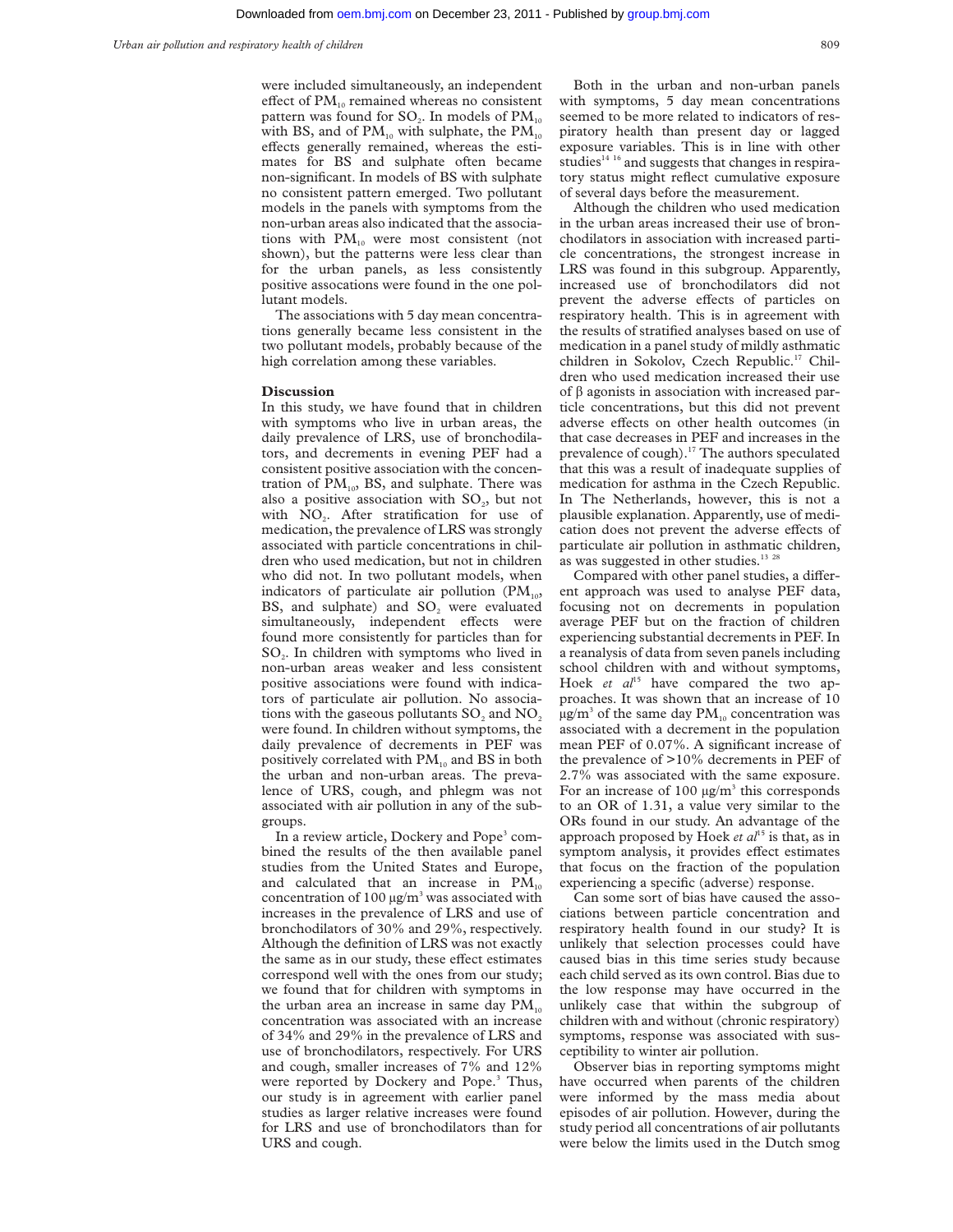alert system, and no warnings were issued. Potential confounders that might bias the association between air pollution and respiratory health in time series studies are meteorological variables (mainly ambient temperature), respiratory infections, and long term time trends. All associations were adjusted for ambient temperature and for non-linear long term time trends (generally in the order of weeks) in the prevalence of symptoms, use of bronchodilators, and decrements in PEF. The adjustment for time trends was more detailed than in previous panel studies, which either specified no time trend or a linear trend. The incidence of influenza-like illness in the general population, registered by a sentinel system of general practitioners, was used to adjust for the potential confounding effect of respiratory infections. In previous panel studies, no adjustments for the potential confounding effect of respiratory infections were made. We will report in a separate paper (unpublished data) that the incidence of influenza-like illness in the general population was associated with respiratory health in selected groups.

In our study, effects on PEF were somewhat larger for children with than without symptoms. In a previous Dutch study in school children, the association between particulate air pollution and lung function was reported to be similar in children with and without chronic respiratory symptoms.<sup>7</sup> By contrast, Neas *et al*<sup>18</sup> found that children without chronic respiratory symptoms seemed to be less susceptible to the effects of air pollution on PEF than were children with symptoms. Pope and Dockery<sup>14</sup> found effects on PEF in both children with and without symptoms, but in children with symptoms stronger associations were found.

In our study, indices of air pollution were not associated with respiratory symptoms in the panels without symptoms, whereas in panels with symptoms an association with LRS and use of bronchodilators was found. However, both LRS and use of bronchodilators were never or rarely reported in the panels without symptoms. The finding that indices of air pollution were not associated with respiratory symptoms in the groups without symptoms is in agreement with other studies. In two Dutch studies<sup>67</sup> no association between particulate air pollution and respiratory symptoms was found in mainly healthy school children. Pope and Dockery<sup>14</sup> reported positive associations between  $PM_{10}$  and the prevalence of URS, LRS, and cough in both panels with and without symptoms, but the associations were weaker, and generally non-significant, in the panels without symptoms. LRS could be analysed in the group without symptoms $14$  because the definition was different from ours (trouble breathing, wheeze, and dry cough instead of shortness of breath, wheeze, asthma attacks).

Thus, children without symptoms seem less susceptible to the acute effects of air pollution than children with symptoms because these do not develop the asthmatic symptoms that are most affected by increasing levels of air pollution.

It cannot easily be concluded from the one pollutant models which indicator for air pollution (PM<sub>10</sub>, BS, sulphate, or  $SO_2$ ) was most consistently associated with respiratory health in the groups, although the associations with sulphate were less consistent in the panels without symptoms. Therefore, two pollutant models evaluating two indicators of air pollution simultaneously were specified for the panels with symptoms in an attempt to separate effects from specific components. The concentrations of  $PM_{10}$ , BS, sulphate, and SO<sub>2</sub> were intercorrelated, as meteorology is a dominating factor in determining day to day variations in concentrations of air pollution. However, as indicated by the SEMs associated with the regression coefficients, this did not lead to collinearity problems. The two pollutant models indicated that SO<sub>2</sub> was less consistently associated with respiratory health than indicators for particulate air pollution, which was expected given the low SO<sub>2</sub> concentrations that were found in our study. They also indicated that in panels with symptoms in the urban areas,  $PM_{10}$ was more consistently associated with health outcomes than BS and sulphate. Black smoke can be considered as an indicator of fine black particles (elemental carbon) emitted by diesel engines which is generally found in the fine particle fraction. Sulphate is also present in the fine fraction and serves as an indicator of secondary aerosols, representing particles that mainly result from long range transport. The finding that the most consistent assocations were found with  $PM_{10}$  contrasts with two previous time series studies performed in Amsterdam which found that BS was more strongly associated with health outcomes than  $\text{PM}_{_{10}}$ .  $^{16-19}$ 

In children with symptoms,  $PM_{10}$  and BS concentrations were more strongly and consistently associated with use of bronchodilators, and to a lesser extent LRS, in the urban areas than in the non-urban areas. After stratification by use of medication it was shown that the differences in response between urban and non-urban groups were restricted to the children who used medication. We cannot rule out that differences in use of maintenance medication are responsible for this. Calculated over the three winters, the mean prevalence of maintenance medication was almost twofold lower in the urban areas (8.5%) than in the non-urban areas (15.5%). As a result, children in the urban areas might have to rely more on bronchodilators during periods with high air pollution than children in the non-urban areas. Separate analyses for children who used only bronchodilators during the study period, and for children who used both bronchodilators and maintenance medication could show if use of maintenance medication diminishes the response to air pollution, but the number of children that used bronchodilators only was too small for a meaningful analysis. Moreover, in such an analysis the amount of maintenance use of medication by each child during the study period should be taken in account. The percentage of the children who used medication that ever reported use of maintenance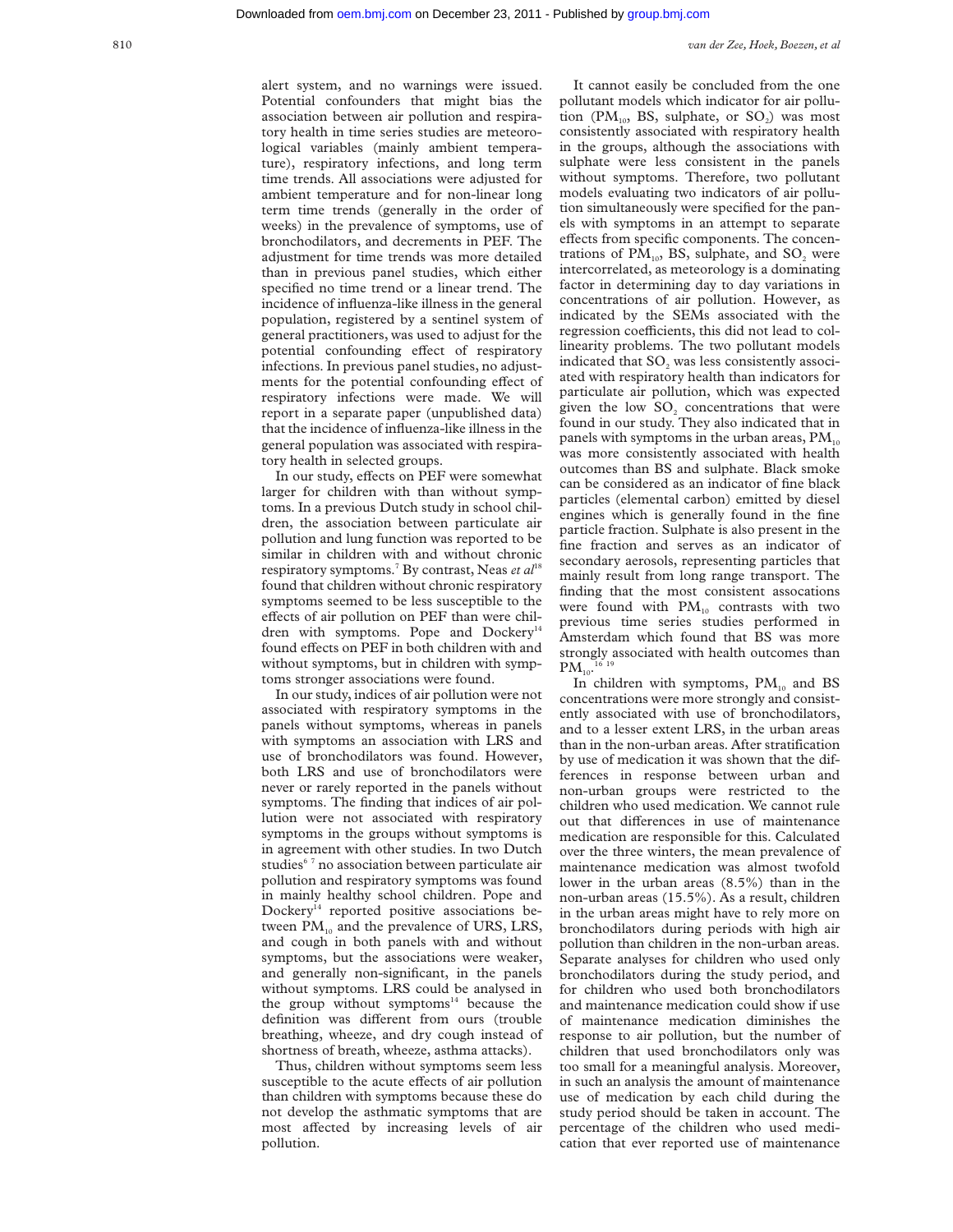medication did not differ between urban and non-urban panels (76.5% and 78.7%, respectively), but children in the non-urban areas obviously took their maintenance medication more often, given the higher prevalence. Thus, we cannot conclude that the tendency for stronger effects of particles on LRS and especially use of bronchodilators in the urban areas reflects a more toxic air pollution mixture in the urban area, as we cannot exclude the possibility that differences in use of medication are responsible for this. Moreover, in the panels without symptoms no tendency of stronger associations in the urban areas was found. The results of our study are to some extent at variance with the results of the PEACE study; in 14 urban and 14 non-urban groups with symptoms, including the 1993–4 groups of our study, generally no clear effects of air pollutants on PEF, respiratory symptoms, or use of bronchodilators were found in the urban and non-urban panels.<sup>20</sup> The main difference between the two studies is that in the Dutch studies, we were able to combine findings from three different winter periods whereas in the PEACE study, the observation period was about 2 months in one winter only. The Dutch studies may therefore have been less vulnerable to the effect of unmeasured events during that particular period. Another difference is that we were able to control at least to some extent for the role of respiratory infections through the data from the sentinel system of general practitioners on influenza-like illness.

In this study, exposure assessment was based on fixed site ambient air concentrations measured at one location in both areas. In the urban areas, a background location was selected instead of a site more directly influenced by traffic emissions, because the measurement site needed to be representative for other locations in the study area. It might be questioned whether exposure to air pollution was adequately characterised by fixed site ambient air concentrations only. However, the resulting misclassification would probably result in a downward bias of the association found between air pollution and health end points. Recent studies in The Netherlands<sup>29 30</sup> have shown that the time series correlation between ambient and personal  $PM_{10}$  was reasonably high. No consistent differences were found in the strength of the correlation between ambient and personal  $PM_{10}$  between children living in Amsterdam and children living in the non-industrial small town Wageningen.<sup>29</sup>

Transient decrements of FVC and  $FEV<sub>1</sub>$  of 10% have been considered as the border between mild and moderate response.<sup>31 32</sup> The effect estimates found in our study indicate that in children with symptoms, an increase of 83% in the number of subjects with a PEF response of that magnitude was associated with an increase in 5 day mean  $PM_{10}$  concentration of 100 µg/m3 . An increase of 52% was found for the prevalence of LRS in children with symptoms, whereas a twofold increase in use of bronchodilators was associated with a 100  $\mu$ g/m<sup>3</sup> increase in 5 day mean PM<sub>10</sub> concentration. In children without symptoms in both urban and non-urban areas, particle effects on PEF were of smaller magnitude than for children with symptoms, and no associations with respiratory symptoms were found.

In conclusion, this study suggests that children with symptoms are more susceptible to particulate air pollution than children without symptoms, and that use of medication for asthma does not prevent the adverse effects of particulate air pollution.

- 1 World Health Organization. *Air quality guidelines for Europe*. Copenhagen: WHO regional publications, 1987. (Euro-
- pean series no 23.)<br>2 Chow JC, Watson JG, Lowenthal DH, *et al.* PM<sub>10</sub> and PM<sub>2.5</sub> compositions in California's San Joaquin Valley. *Journal of*<br> *Aerosol Science and Technology* 1993;18:105–28.<br>
3 Dockery DW, Pope CA III. Acute respiratory effects of par-
- ticulate air pollution. *Annu Rev Public Health* 1994;**15**:107– 32.
- 4 Brunekreef B, Dockery DW, Kryzanowski M. Epidemiological studies on short-term effects of low levels of major ambient air pollution components. *Environ Health Perspect* 1995;**103**(Suppl s):3–13.
- 5 Roemer W, Hoek G, Brunekreef B. Effect of ambient winter air pollution on respiratory health of children with chronic respiratory symptoms. *Am Rev Respir Dis* 1993;**147**:118–
- 24. 6 Hoek G, Brunekreef B. Acute effects of a winter air<br>pollution episode on pulmonary function and respiratory<br>symptoms in children. *Arch Environ Health* 1993;48:328–
- 35.<br>7 Hoek G, Brunekreef B. Effects of low level winter air pollution concentrations on respiratory health of Dutch children. *Environ Res* 1994;**64**:136–50.
- 8 Florey C du V, Leeder SR. *Methods for cohort studies of chronic airflow limitation*. Copenhagen: WHO regional publica-tions, 1982. (European series no 23.)
- 9 Roemer W, Hoek G, Brunekreef B, et al. Effect of short-term changes in urban air pollution on the respiratory health of children with chronic respiratory symptoms: the PEACE project. *European Respiratory Reviews* 1998;**8**:4–11,52.
- 10 Zee SC van der, Hoek G, Harssema H, *et al*. Characterization of particulate air pollution in urban and non-urban areas in The Netherlands. *Atmos Environ* 1998;**32**:3717– 29. 11 Withdrawn.
- 12 SAS Institute. *SAS/ETS user's guide, version 6*. Cary, NC: SAS Institute, 1988.
- 13 Pope CA III, Dockery DW, Spengler JD, *et al*. Respiratory health and PM10 pollution: a daily time series analysis. *Am Rev Respir Dis* 1991;**144**:668–74.
- 14 Pope CA III, Dockery DW. Acute health effects of  $PM_{10}$
- pollution on symptomatic and asymptomatic children. Am<br>  $Rev$  Respir Dis 1992;145:1123-8.<br>
15 Hoek G, Dockery DW, Pope CA, et al. PM<sub>10</sub> is associated<br>
with substantial increases of the prevalence of large peak flow decrements in children: a re-analysis of peak flow data
- of five panel studies. *Eur Respir*  $\tilde{\jmath}$  1998;11:1307-11.<br>16 Gielen MH, Zee SC van der, Wijnen JH van, *et al.* Acute effects of summer air pollution on respiratory health of asthmatic children. *Am*  $\tilde{\jmath}$  *Respi*
- 17 Peters A, Dockery DW, Heinrich J, *et al*. Medication use modifies the health effects of particulate sulfate air<br>pollution in children with asthma. *Environ Health Perspect*<br>1997;105:430–5.
- 18 Neas LM, Dockery DW, Koutrakis P, *et al*. The association of ambient air pollution with twice daily peak expiratory flow rate measurements in children. *Am J Epidemiol* 1995; **<sup>141</sup>**:111–22.
- 19 Verhoeff AP, Hoek G, Schwartz J, et al. Air pollution and daily mortality in Amsterdam. *Epidemiology* 1996;**7**;225– 30.
- 20 Roemer W, Hoek G, Brunekreef B, *et al.* The PEACE project: general discussion.*European Respiratory Reviews* 1998;**8**:125–30.
- 21 Hildemann LM, GR Markowski, GR Cass. Chemical composition of emissions from urban sources of fine organic aerosol. *Environ Sci Technol* 1991;**25**:744–59.
- 22 Seaton A, MacNee W, Donaldson K, *et al*. Particulate air pollution and acute health effects. *Lancet* 1995;345: 176–8.
- 23 Peters A, Wichmann HE, Tuch T, et al. Respiratory effects are associated with the number of ultrafine particles. *Am J Respir Crit Care Med* 1997;**155**:1376–83.
- 24 Brunekreef B, Janssen NAH, Hartog J de,*et al*. Air pollution from truck traffic and lung function in children living near<br>motorways. *Epidemiology* 1997;**8**:298–303.
- 25 Vliet P van, Knape M, Hartog J de, *et al*. Motor vehicle exhaust and chronic respiratory symptoms in children<br>living near freeways. *Environ Res* 1997;**74**:122–32.<br>26 Pekkanen J, Timonen KL, Ruuskanen J, *et al*. Effects of
- ultrafine and fine particles in urban air on peak expiratory flow among children with asthmatic symptoms. *Environ Res* 1997;**74**:24–33.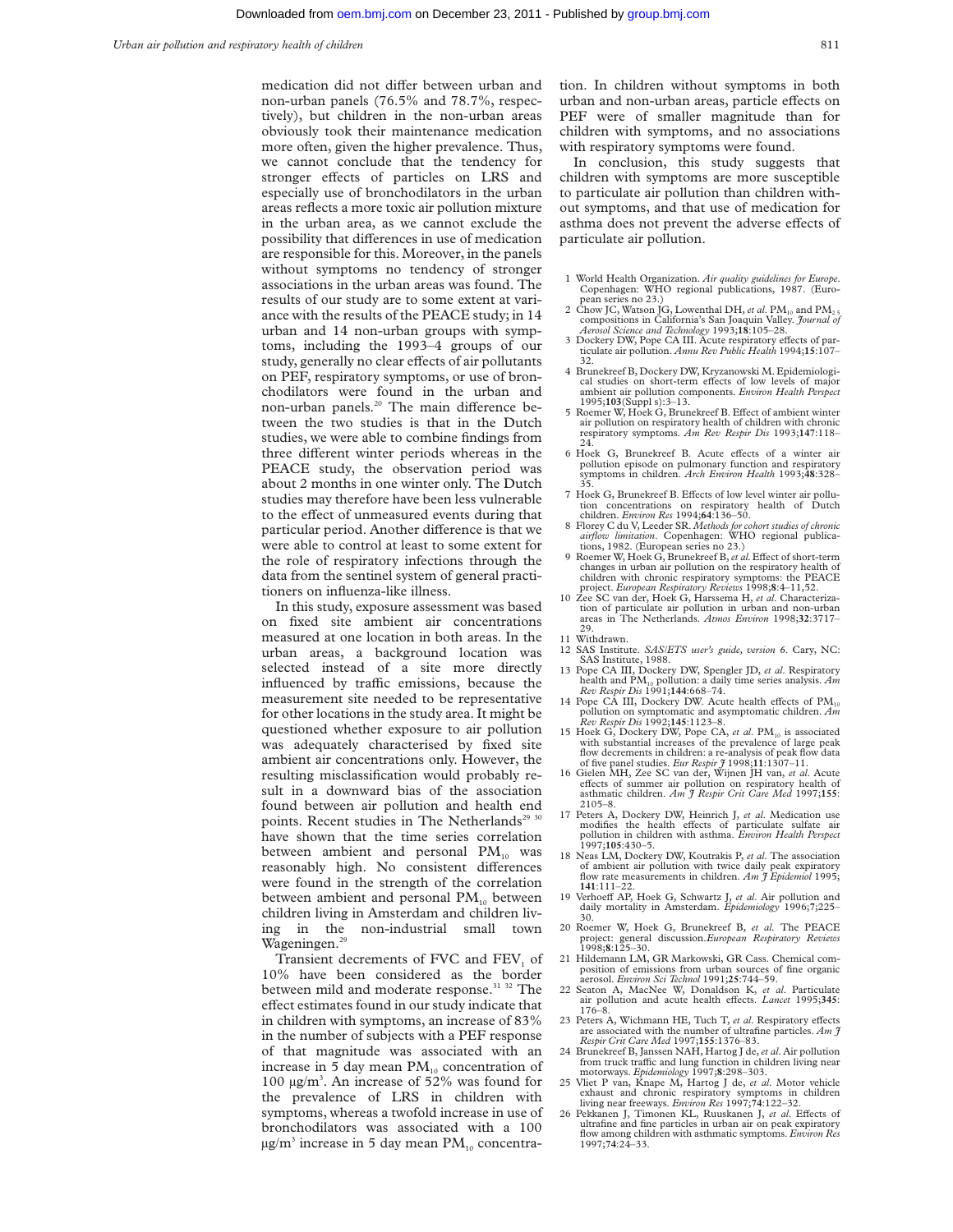- 27 Dusseldorp A, Kruize H, Brunekreef B, et al. Acute effects of PM<sub>10</sub> and airborne iron on respiratory health: a panel study among adults living near a steel industry in the Netherlands. *Am J Respir Crit Care Med* 1995;**152**:1932–9.
- 28 Silverman F, Hosein HR, Corey P, et al. Effects of particulate matter exposure and medication use on asthmatics. *Arch Environ Health* 1992;**46**:51–6.
- 29 Janssen NAH, Hoek G, Harssema H, *et al*. Childhood exposure to PM<sub>10</sub>: a relation between personal, classroom, and outdoor concentrations. *Occup Environ Med* 1997;**54**:

888−94.

- 30 Janssen NAH, Hoek G, Brunekreef B, *et al*. Personal sampling of particles in adults: relation among personal, indoor, and outdoor air concentrations. *Am J Epidemiol* 1998;**147**:537–47.
- 31 Lippmann M. Health significance of pulmonary function responses to airborne irritants. *Journal of the Air Pollution Control Association* 1988;**38**:881–7.
- 32 World Health Organisation. *Acute eVects on health of smog episodes*. Geneva: WHO regional publications, 1992. (European series no 4.)

# *Occupational and Environmental Medicine* - http://www.occenvmed.com

Visitors to the world wide web can now access Occupational and Environmental Medicine either through the BMJ Publishing Group's home page (http://www.bmjpg.com) or directly by using its individual URL (http://www.occenvmed.com). There they will find the following:

- Current contents list for the journal
- Contents lists of previous issues
- Members of the editorial board
- Subscribers' information
- $\bullet$  Instructions for authors
- Details of reprint services.

A hotlink gives access to:

- BMJ Publishing Group home page
- British Medical Association website
- Online books catalogue
- BMJ Publishing Group books.

The web site is at a preliminary stage and there are plans to develop it into a more sophisticated site. Suggestions from visitors about features they would like to see are welcomed. They can be left via the opening page of the BMJ Publishing Group site or, alternatively, via the journal page, through "about this site".